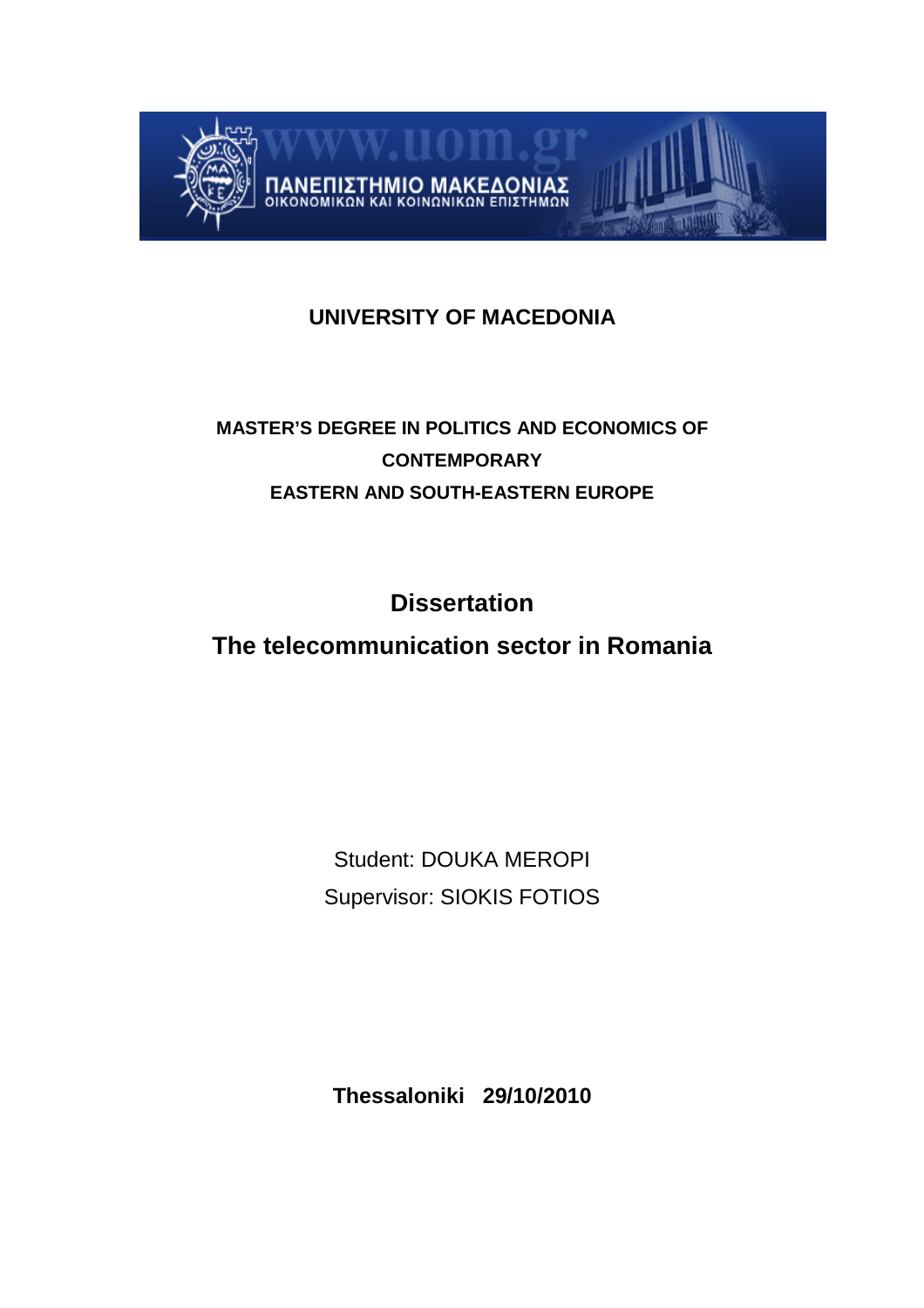# **TABLE OF CONTENTS**

| 4. Privatisation and Investments in Telecommunication22 |  |
|---------------------------------------------------------|--|
|                                                         |  |
|                                                         |  |
|                                                         |  |
|                                                         |  |
|                                                         |  |
|                                                         |  |
|                                                         |  |
|                                                         |  |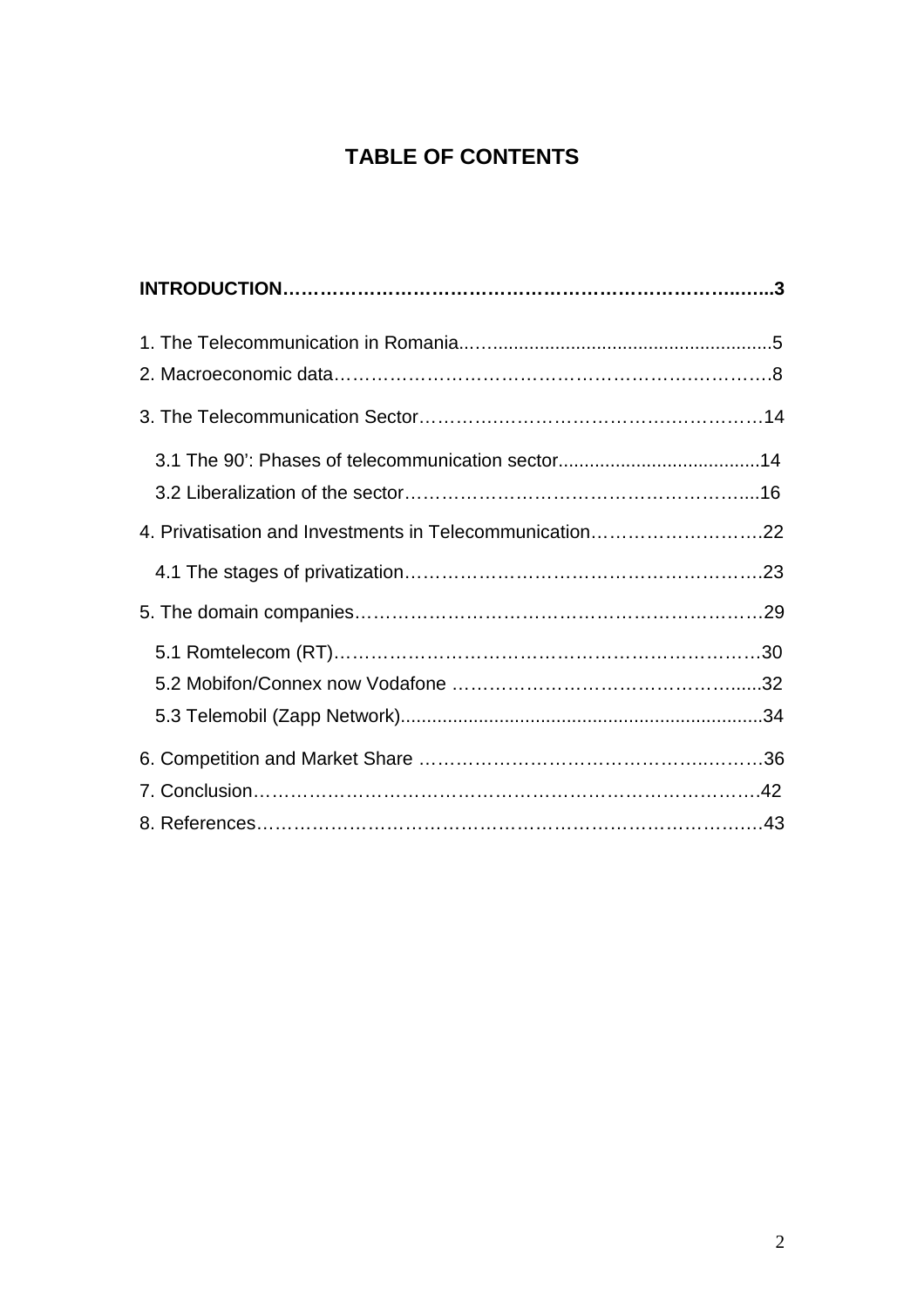## **Introduction**

Romania is a country located in Southeastern and Central Europe, North of the Balkan Peninsula, on the Lower Danube, within and outside the Carpathian arch, bordering on the Black Sea. Almost all of the Danube Delta is located within its territory. Romania shares a border with Hungary and Serbia to the west, Ukraine and the Republic of Moldova to the northeast, and Bulgaria to the south. Romania, with 22.6 million people, is the second most populous country in Central and Eastern Europe. The Romanian currency is the Leu (RON) and 1 Leu equals to 0.24 euro. As of 1 July 2005, the leu (ROL), Romania's legal tender, was redenominated so that 10,000 old lei, in circulation on that date, can be exchanged for 1 new leu (RON). Romania joined the European Union on 1 January 2007 and it is expected to adopt the euro in 2014.

With the fall of the Iron Curtain in 1989, Romania started a series of political and economic reforms in order to move from a centralized socialist economy to an economy based on market relations. Romania's transition to a market economy had been protracted and painful due to its legacy of the communist regime, extreme centralization and a high degree of bureaucracy and corruption.

The successive governments which ruled the country between December 1989 and November 1996 avoided serious economic reform, fearing "shock therapy" and its anticipated social costs, mainly the attendant mass lay-offs. Inheriting an economic situation which proved to be much worse than anticipated, the coalition government formed as a result of the November 1996 national elections started its activity by drawing up a comprehensive reform package meant to establish:

- clear and efficient privatization and restructuring procedures,
- eliminate price control,
- free the exchange rate and most importantly,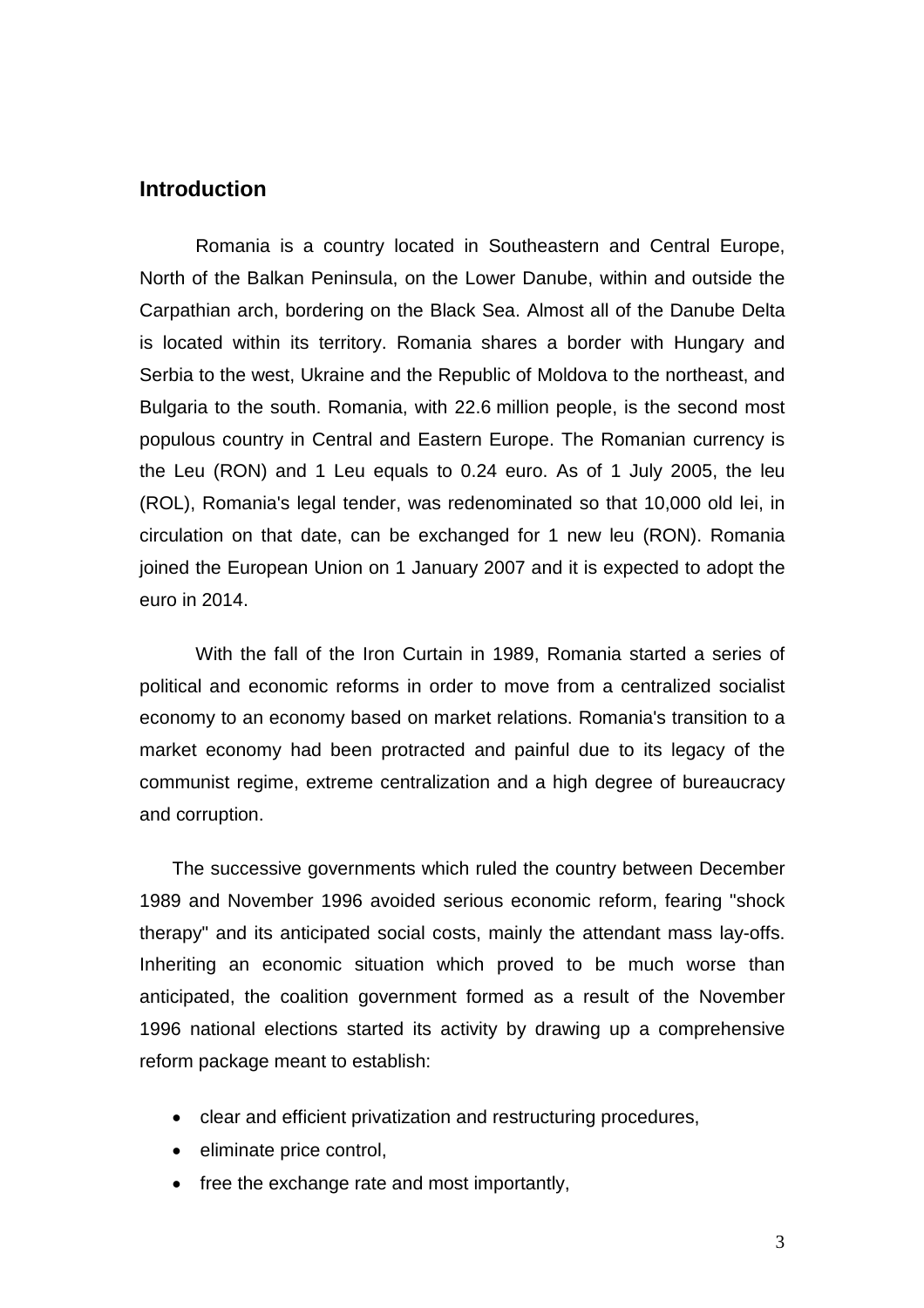#### • encourage foreign investment

 Romania is considered to be a unique case among all transition countries because its transition period was one of the hardest and longest, compared to the other ex-communist countries. First of all Romania suffered from a totalitarian and despotic regime characterized by extreme centralization, population movement controls, corruption, absence of political pluralism and absence of any serious political opposition. Thus when other ex-communist countries proceeded to reforms even before the change of the regime, Romania was still living in a state of economic autarchy. Another reason why Romania's transition period was longer has to do with the violent way the communist regime came to an end. The violent revolution meant not only human victims but also the disintegration, in a few days only, of the whole political, economic and administrative system which led to a total political and social void. Thus a considerable period of time was needed for the settling and the stabilization of the whole society within a structure that could be reformed. Furthermore Romania's successive governments after the revolution were unwilling to move to the necessary reforms in fear of the political cost and proceeded only to sluggish and incoherent reforms which were based on populistic economic policies.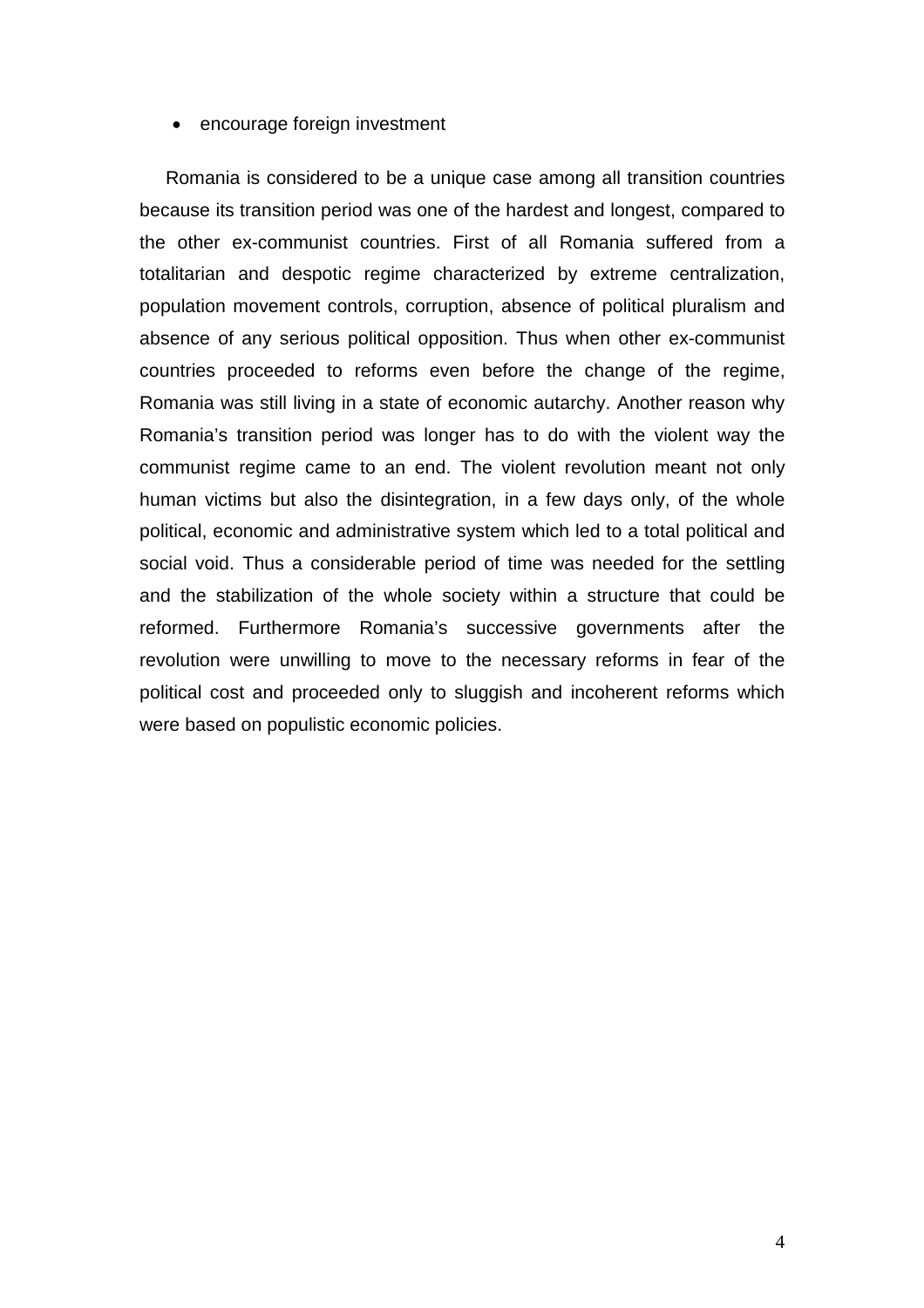# **1. Romanian Telecommunication {POOR TELECOMMUNICATION INFRASTRUCTURE}**

Romania delayed the reform in telecommunications for too long while the applied sectoral strategy positioned fixed telephony as a social service. The outcome was one of the weakest infrastructure in Europe, creating a gap too wide to be rapidly bridged. Due to this delayed reform and lack of understanding of telecommunications economics, Romania has nowadays one of the lowest fixed line penetration in Central Europe despite the fact that in 1989 the country was well ranked ahead of Hungary and Poland. Romania's penetration rate for fixed line telephony is about 20%, while in rural areas, where 47% of the population lives, fixed lines penetration is only 10%. There are many rural localities with no phone line (2 140 without fixed telephony, 993 without mobile coverage, 260 without fixed and mobile telephony). Also, investment costs in rural networks are much higher than those in urban areas, with difficult investment recovery due to the poverty in rural areas. According to European Directive 2002/22/EC, member states shall grant telephony services to all end-users in their territory, independently of geographical location. For Romania, this means installing telephony networks in all villages with no phone connection.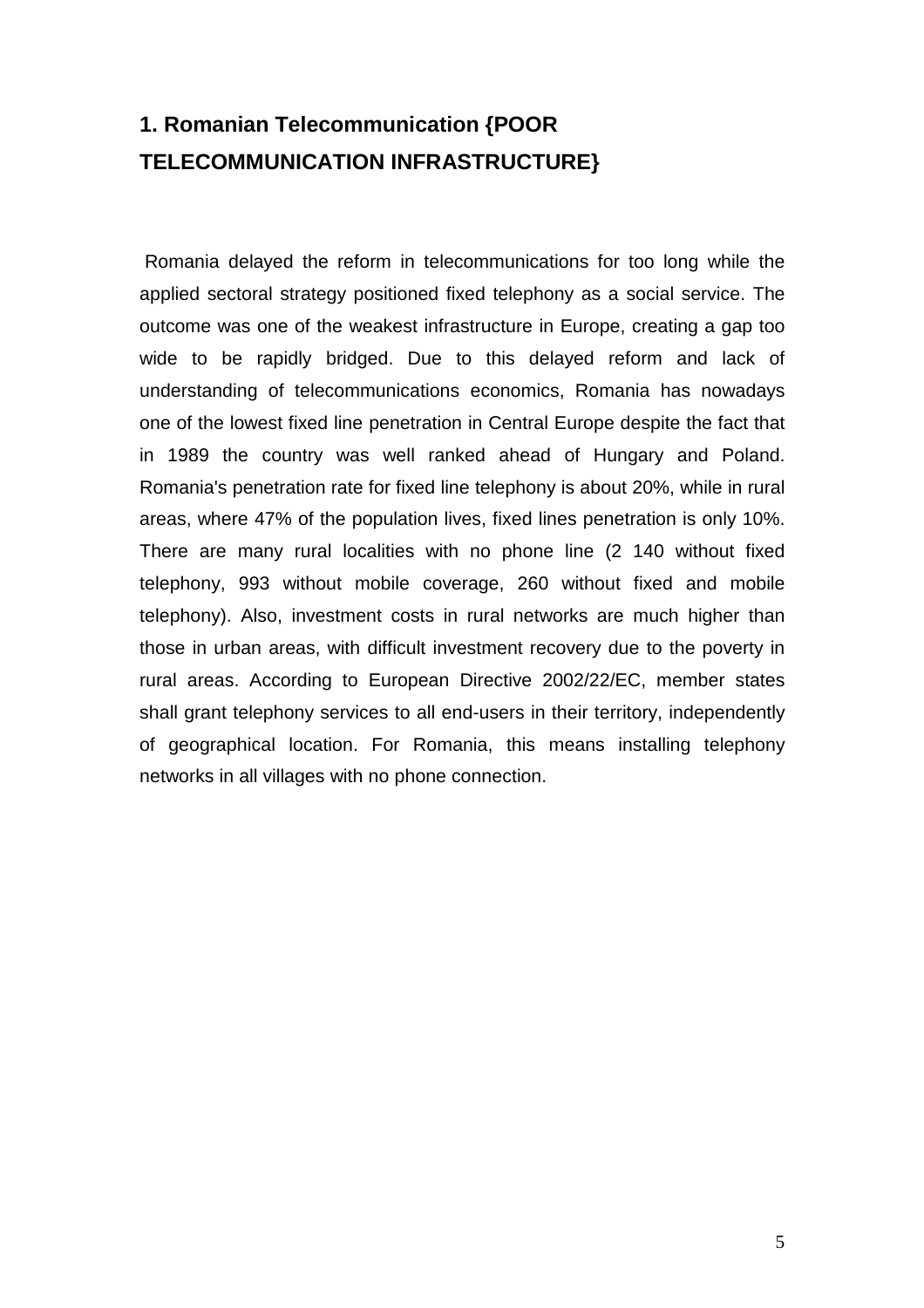



Comparing the Romanian and EU telecommunication infrastructure one could find significant differences, which are due to general economic conditions and delayed reforms. Low tariffs left the national operator, RomTelecom, without sufficient revenues for a running a functional system. A common feature of all East European countries, including Romania, was that political pressure to maintain low tariffs prevented national operators from rapidly expanding the network. If governments had not intervened with substantial subsidies, lower revenues would have contributed to poor quality of service and long waiting lists. Where privatization was delayed, the development of telecommunications infrastructures was slower. By privatization, the state offered a long monopoly period, a 'price cap' formula for increasing tariffs taking into account inflation and an increase in real terms was used in Europe: Hungary (Matav) and Czech Republic (Cesky Telecom). In Hungary, a very well prepared privatization process led both to a high selling price and a doubling of fixed lines penetration in four years: from 14.5% in 1993 (Matav privatization) to 30.4% in 1997. This is the result of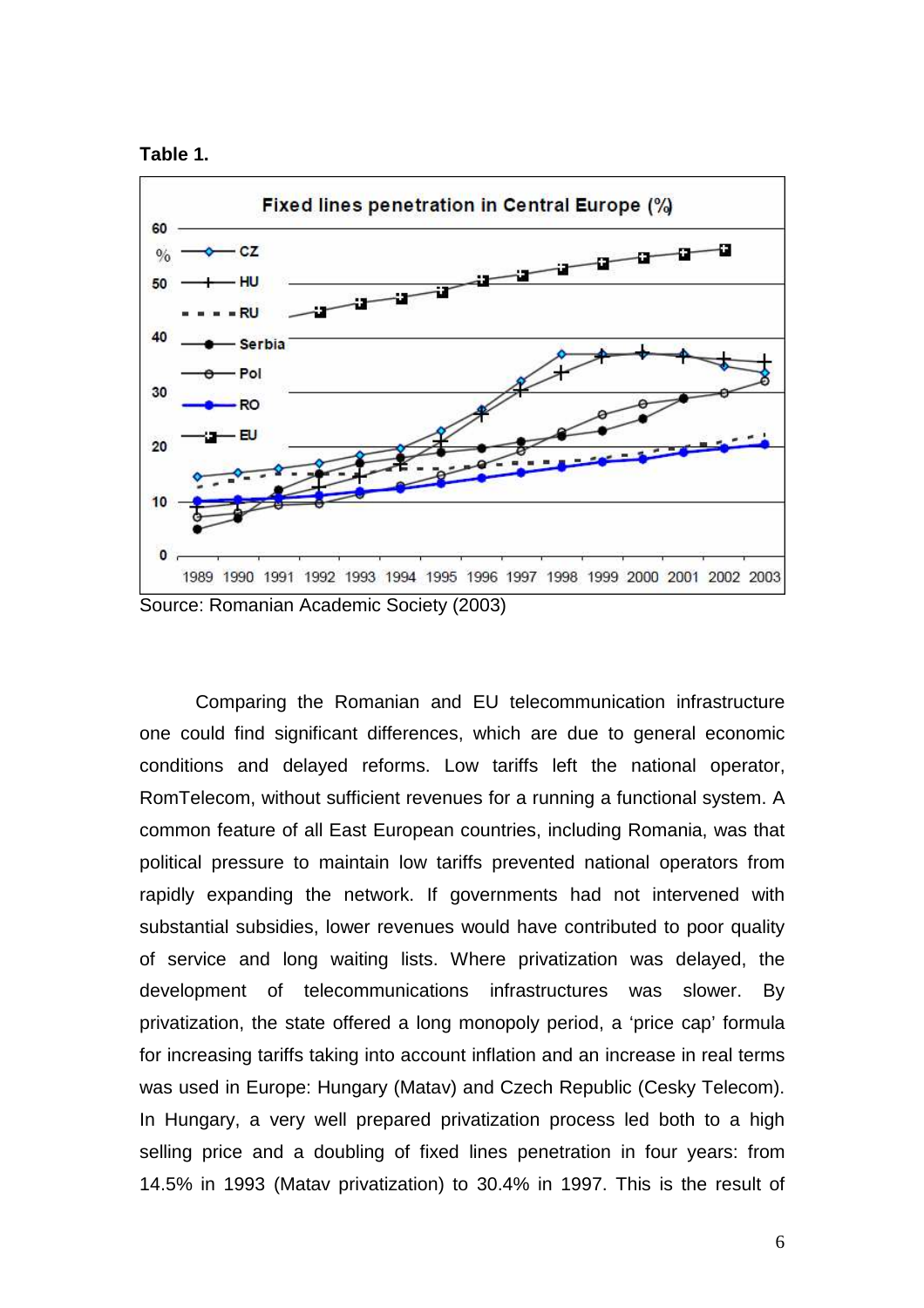large infrastructure investments, sustained also by increases in Average Revenue Per User (ARPU). Why did Romania, in 1989 a country better placed than Hungary and Poland from the point of view of fixed lines density, become a laggard? The answer is delayed reform, in telecommunications but not only.



**Table 2.** 

Source: Romanian Academic Society (2003)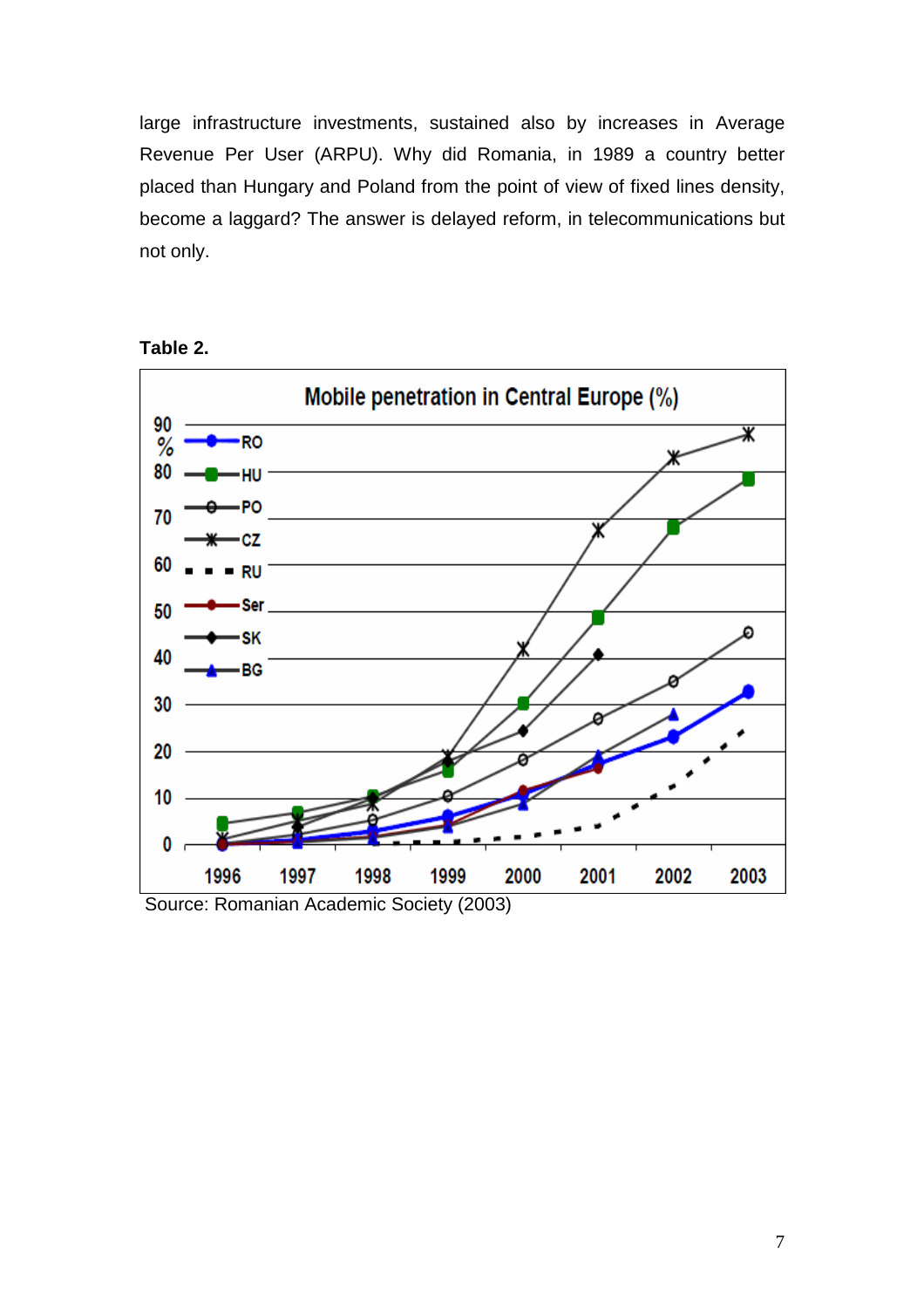## **2. Macroeconomic data**

Romania's economy experienced a serious recession during the late '80s, which was accelerated by the change of the regime after 1989. In 1992 a short period of recovery began which lasted until 1996, when a second round of recession occurred due to the unfinished restructuring and reforming of the economy. 1997 was the year of the "big bang" of the Romanian economy, serious and effective reforms took place and the economy entered a new period characterised by strong and sustainable growth. Between 2004 and 2008 the Romanian economy had the highest economic growth rate, and was considered to be one of the best-performing economies of the region. This economic boom was fuelled by foreign investment and credit from Western owned banks, as a result of the country's accession process to the EU. Unfortunately this economic boom has led to overheating pressures and unsustainable fiscal and external imbalances leading to a devastating drop of GDP up to 7.5%. Furthermore, businesses and households became more and more reliable to foreign credit. Moreover the country's deficit increased dramatically in a period of three years only (2005-2008). Economic actors became increasingly worried about these unfavourable conditions which eventually led to banking stress and less capital flows.

Another condition that led to Romania's recession was the depreciation of the lei by 30% from 2007 till 2009. The final blow to the economy came from a considerable decrease of export demand which plunked the economy in a severe recession in 2008. In these conditions the authorities decided to seek external financial support and so the EU, the IMF, the World Bank and the EBRD granted Romania a 20bn Euro assistance which was accompanied with a strict economic policy programme. The adoption of the programme gave the desirable results; it improved the market sentiment and gave new life on the Romanian economy. After this period of negative growth, the first signs of recovery appeared during the second half of 2009 and real GDP growth is expected to turn positive by 2010.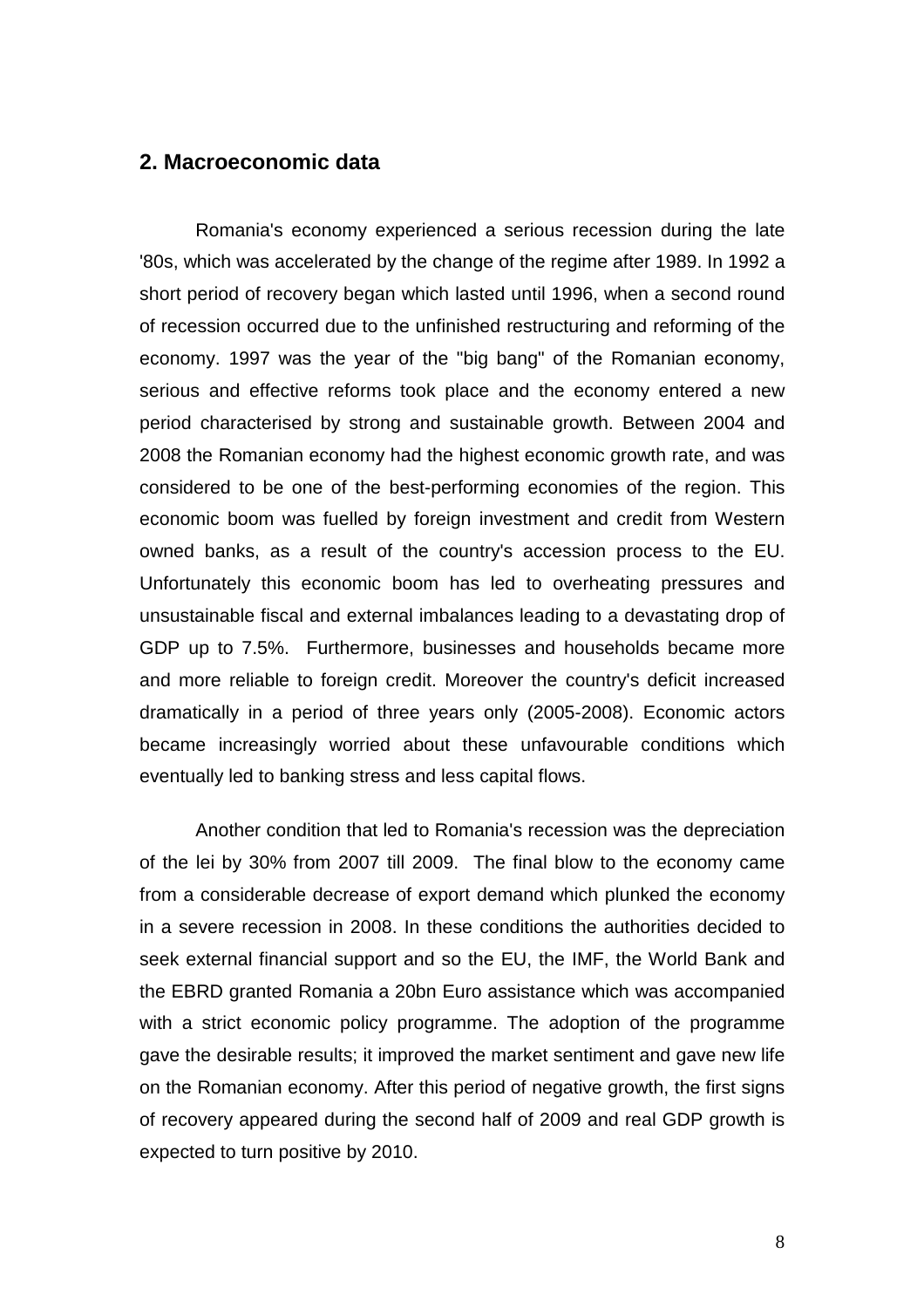According to macroeconomic indicators, Romania's nominal GDP was in the first position among the transition countries of Southeastern Europe (Balkans), and approximately on the average among all of the transition countries in terms of real GDP growth as the below tables show respectively.



### **Table 3.**

During the period 1997 – 2000 the reforms with the assistance of IMF and the World Bank began and provided new opportunities for Romania's economic growth. New legal framework concerning the attraction of FDI inflows and foreign investors, incentives for investments, such as an exchange rate driven by markets and above all privatizations were the main reforms made until 1999. And although until the end of 1999 5,155 of the 6,300 state firms had been privatized, the majority of large state-owned enterprises were still awaiting privatization or liquidation. During 1999 the government successfully privatized the national carmaker Dacia, the railways stock manufacturer Astra Vagoane Arad, the largest Danube shipyard in Galati, and two of five state-owned banks, among other privatizations.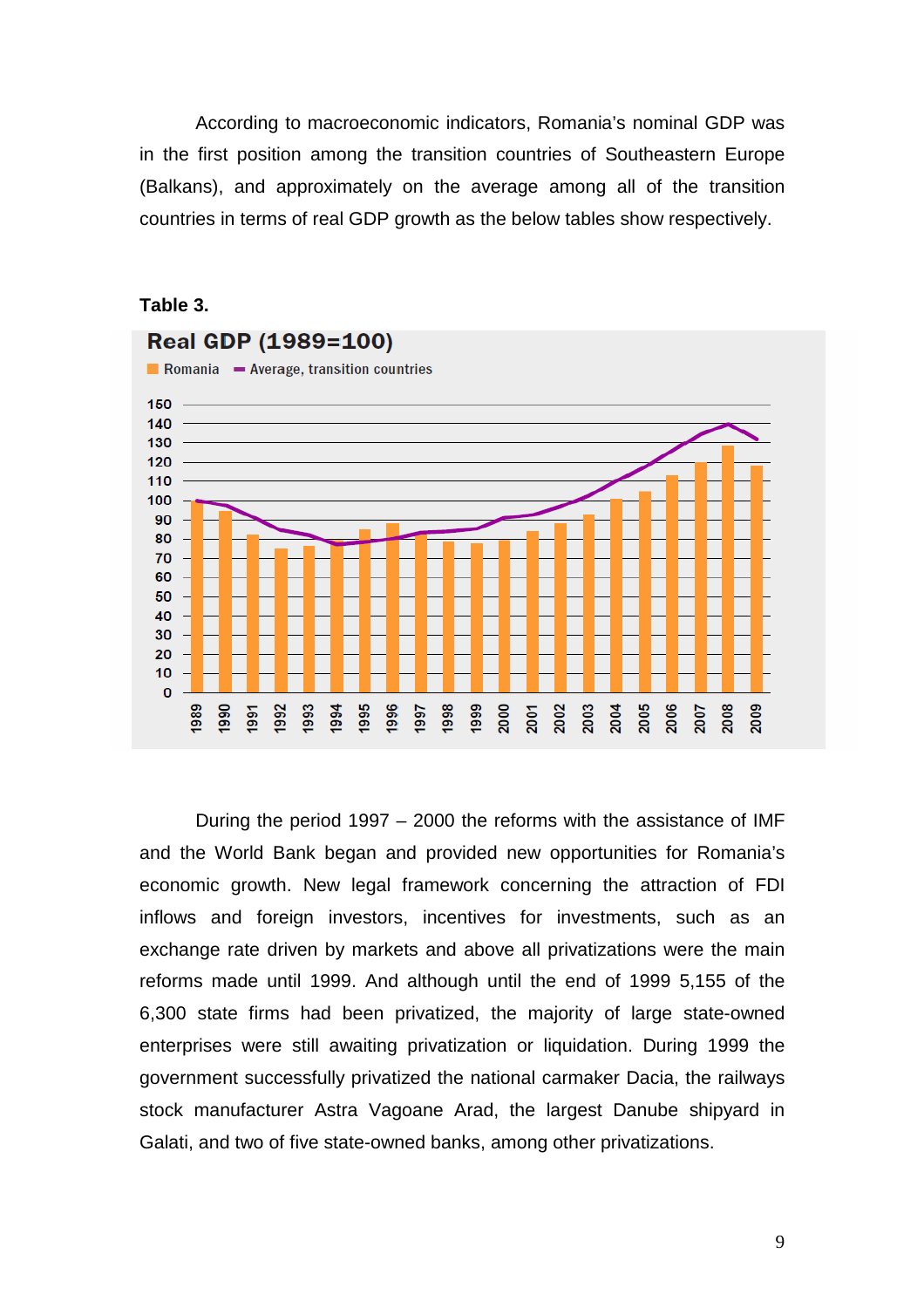After 2000 the Romanian economy began to create a strong and sustainable growth despite a downturn of the global and European economy, based on the acceleration of reforms and the privatization process, while negotiations and preparations to access the EU helped to maintain and deepen its macroeconomic stability. In particular, the Romanian economy experienced an economic boom during 2003 – 2008, associated with the process of accession to the EU, leading to rapid gains in poverty reduction, which declined from 28.9 percent in 2002 to 5.7 in 2008.

From the period between 2000 and 2008, Romania with the assistance of IMF succeeded a strong GDP that grew even stronger than public debt which in absolute terms also grew, though at a slower pace -. But this sustainability of the public debt along with the rise of GDP was accompanied by the low public revenues mainly coming from the revenues from the taxes that were few, despite the tax reforms that had been made which could not make up the weaknesses of the Romanian tax collection system.

Also the strong economic growth, which reached over 7 percent in 2008, is accompanied by a fiscal deficit. Although following efforts of fiscal consolidation during 2003-05 that led to a narrowing of the fiscal deficit to 0.8 of GDP in 2005, the fiscal deficit widened again progressively to reach 4.9 percent in 2008, as the table shows below, as a result of excessive public spending policies. Government spending doubled between 2005 and 2008 pushing the public sector share of economic activity from 31 percent of GDP in 2005 to 37.5 in 2008 (see table below). Also the public sector wage bill more than doubled over these three years due to high wages increases combined with a huge increase in government employment. Finally the strong economic growth was accompanied by widening current account imbalances based on the fact that although exports to EU countries grew, domestic demand grew at an even faster rate and the current account deficit rose from 8.9 percent of GDP to 12.4 percent of GDP in 2008, as the table below indicates.

Economic activity weakened significantly in 2009, as a result of the financial crisis, after several years of a very strong performance, which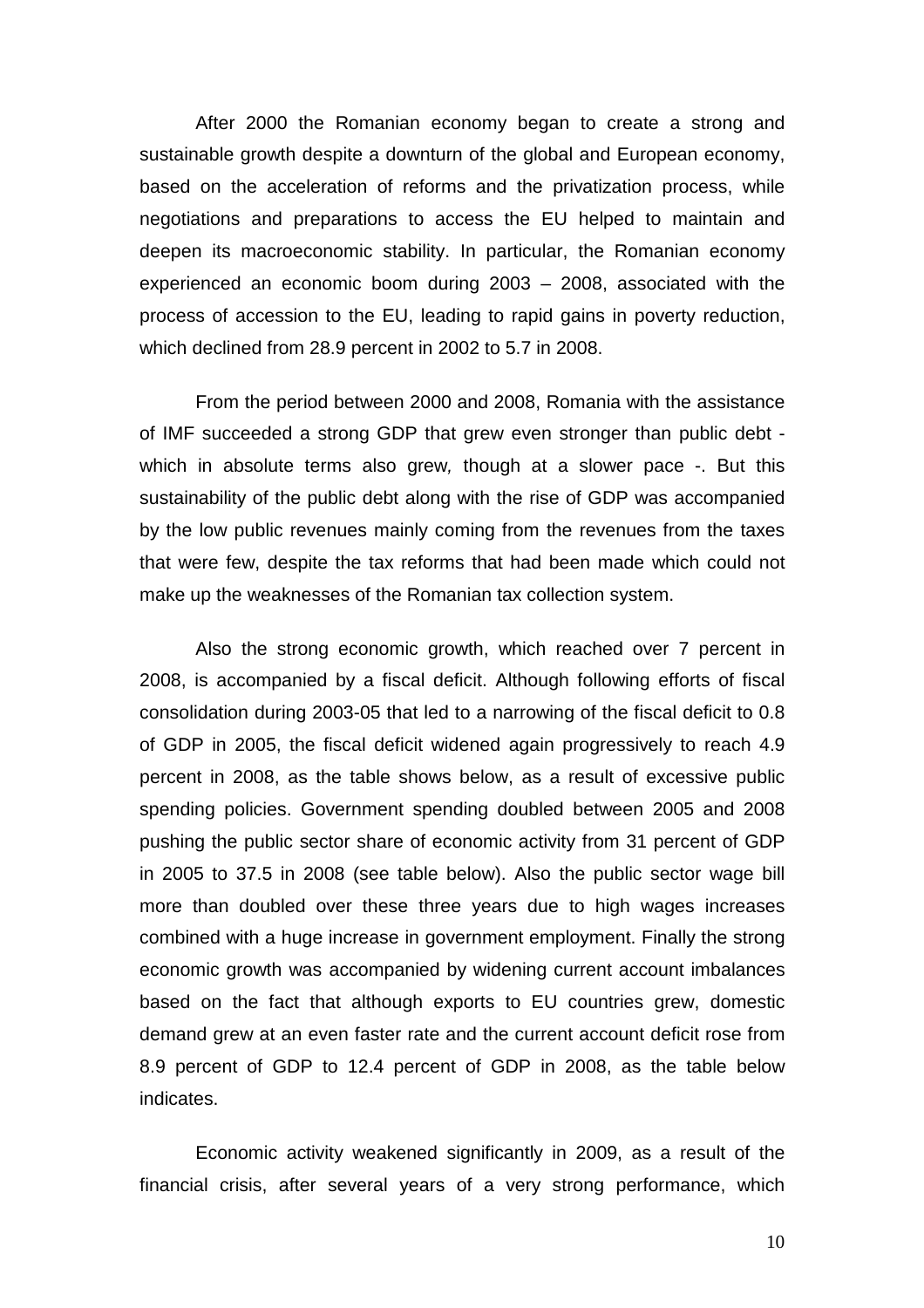culminated in a real GDP growth rate of 7.1 percent in 2008. For 2009, EBRD forecasted the Romanian real GDP growth rate to reach - 4.1 percent, as the table shows below, while the CNP (Comisia Nationala de Prognoza) of Romania forecasted it will reach - 7.7 percent.

In March 2009 the government, due to the economic crises, agreed a two-year macroeconomic stabilisation stand –by agreement with the International Monetary Fund (IMF), backed by a 12.95 billion euro loan as a part of broader external aid package. The additional foreign financing will be provided by the European Union, the World Bank, the EBRD and the European Investment Bank. Under the terms of this programme and as far as it may concern the fiscal deficit, the government initiated measures to address the fiscal deficit and to achieve macroeconomic stabilization originally targeting at 4.6 percent, as the graph below indicates, but once the full extent of the economic downturn became clear the target was revised in August of 2009 to 7.3 percent of GDP.

In order Romania to achieve macroeconomic stabilisation it has also to lower annual inflation. During 2009 and by the end of August the inflation rate fell to 5 percent compared to 6.3 percent at the end of 2008, according to the data of EBRD – as the graph shows below - .

**Table 4.**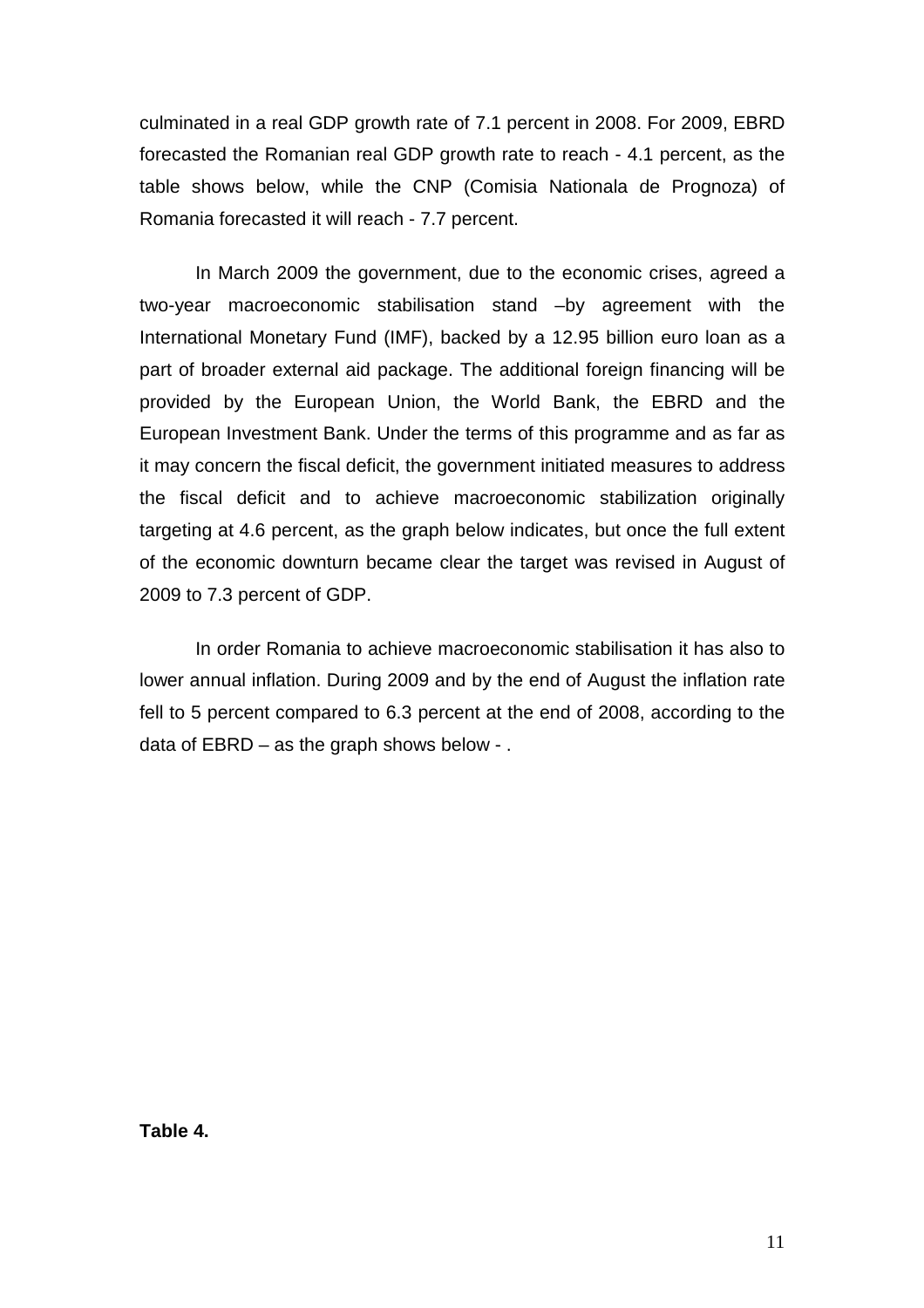

Source: Transition Report 2009 EBRD

Although Romania managed to low the inflation rate, still for 2009 it was on a very high side compared to EU standards, as the table below shows. At this point it has to be mentioned that Romania during the 1990ies was facing the phenomenon of hyperinflation. The high inflation rate occurred also in the first years after 2000 that Romania managed to change leaving the days of double-digit inflation behind and since 2005 to reduce the inflation rate in a one – digit inflation. The low inflation rate was formed due to free exchange rate and reflects the frozen salary growth and the decreasing internal demand.

In relation to unemployment rate, it seems that Romania provided incentives to foreign investors and attracted FDI inflows especially after 2000. Companies that were attracted due to low labour cost for the unskilled workers were the reason that unemployment rate decreased until 2008. However, soon after the breakout of the crisis the situation reversed completely and Romania faces now a fast rising unemployment, frozen salary growth and little prospects to recover soon.

And while unemployment rises fast the income distribution below shows the extremely unequal income distribution in this country and mainly the very low income level, which is one of the lowest in the European Union.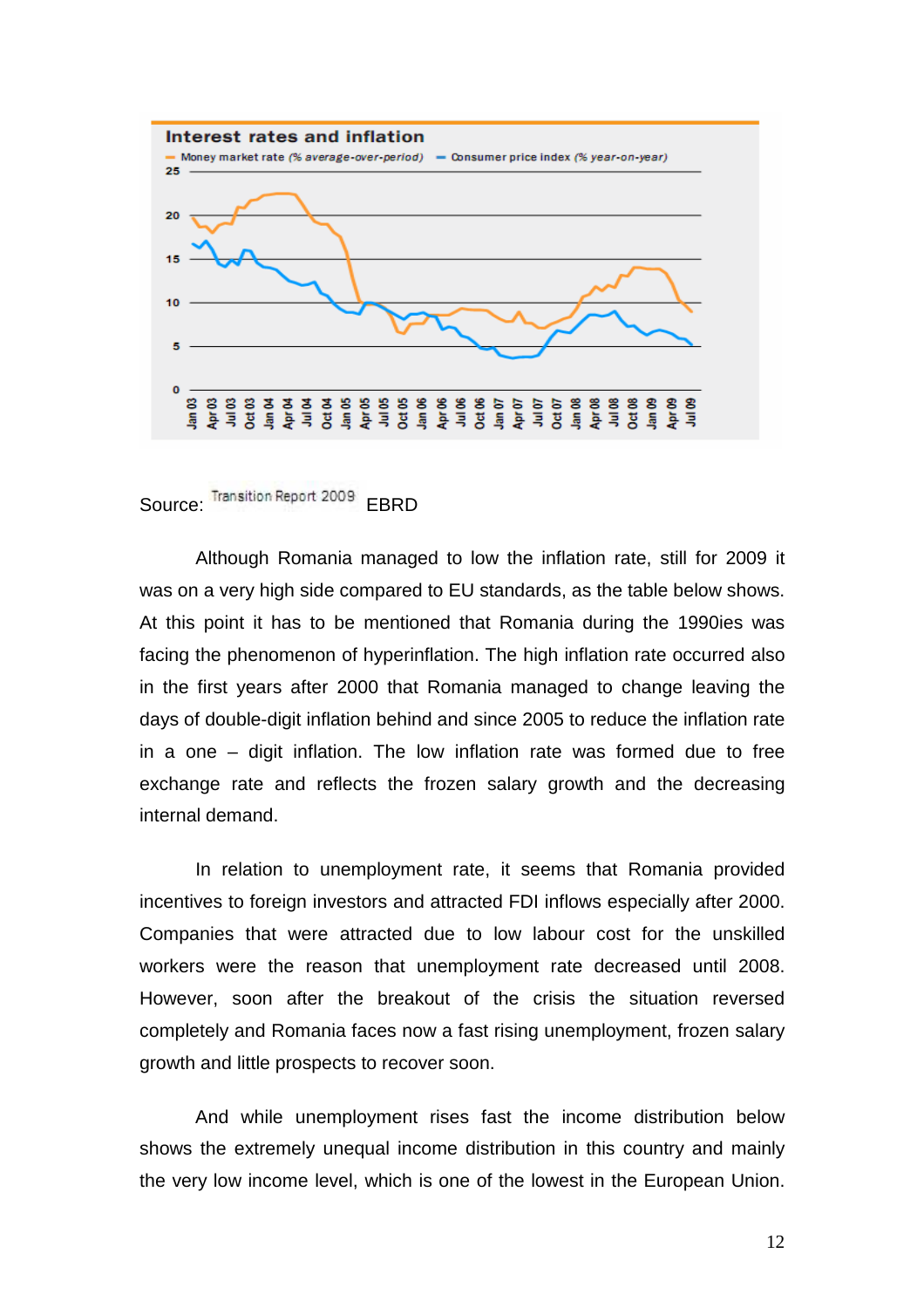The chart above illustrates this inequality with the overwhelming majority of the employees - 97.5 % - to earn monthly a gross salary less than 900 EURO.

In relation to unemployment rate, it seems that Romania provided incentives to foreign investors and attracted FDI inflows especially after 2000. Companies that were attracted due to low labour cost for the unskilled workers were the reason that unemployment rate decreased until 2008. However, soon after the breakout of the crisis the situation reversed completely and Romania faces now a fast rising unemployment, frozen salary growth and little prospects to recover soon.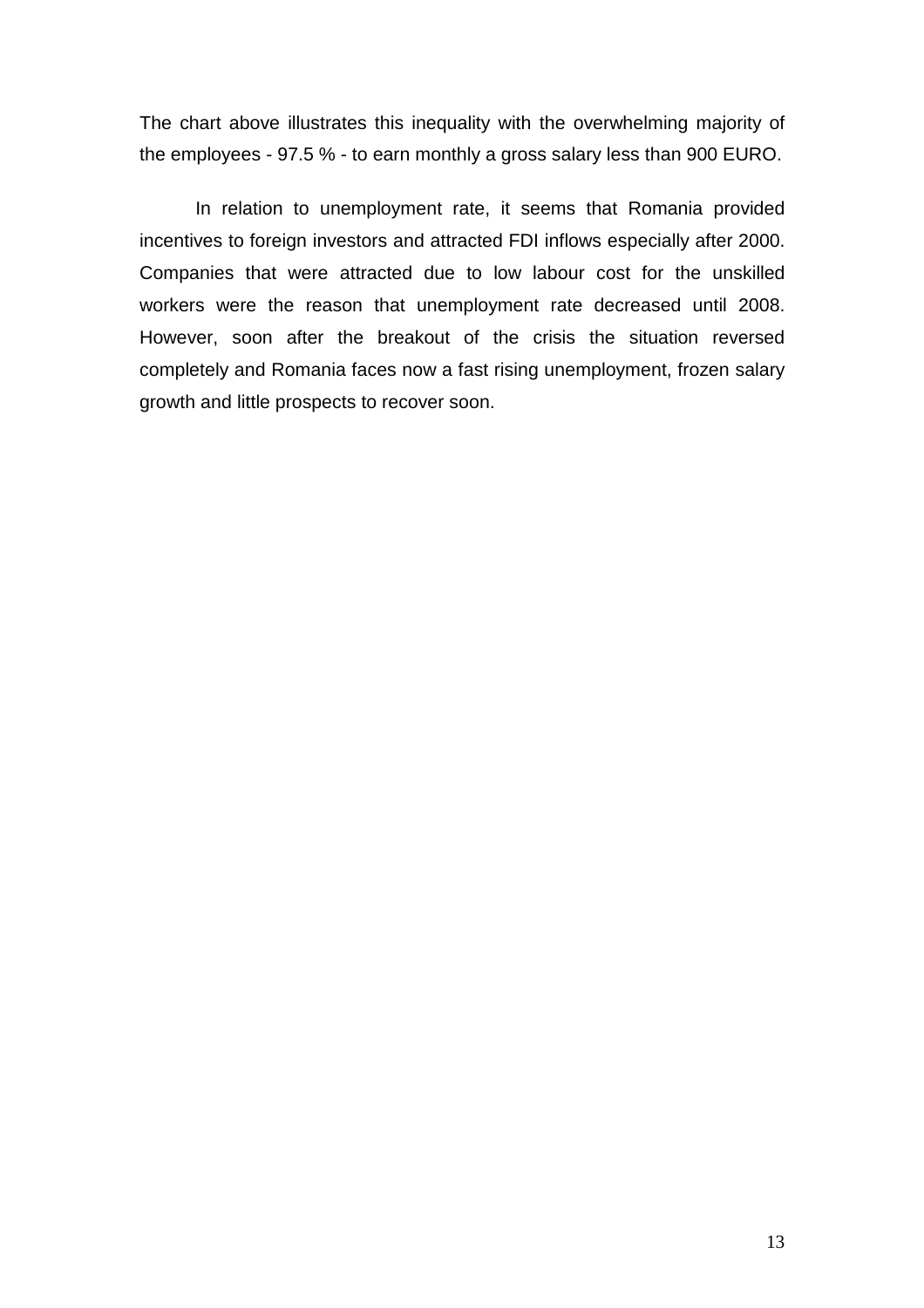## **3. ROMANIAN TELECOMMUNICATION SECTOR**

## **3.1 The 90': Phases of telecommunication sector**

 Romania is an example of how reform should not be done. In July 1990, the Ministry of Communications was established, and in September 1990 Rom Post Telecom was set up as the telecommunications, radiocommunications and postal operator. According to government decision no. 448/June 27th, 1991, the regie autonom*ă* RomTelecom, Poşta Română, Radiocomunicatii and General Inspectorate for Communications (IGC) were established as distinct entities. The national operator, RomTelecom, was established through government decision no. 448/1991, inheriting most of the assets of former Rom Post Telecom. Through government decision no. 673/October 25th, 1997, RomTelecom became National Telecommunications Company, a joint stock company with ROL1.958bn share capital (19,580,029 shares with ROL100, 000 nominal value), owned by Romanian State and represented by the Ministry of Communications.

 After a long privatization process started early in 1997, on December 30th, 1998 (five years after the Matav privatization), Greece's OTE paid US\$675m for a 35% stake in RomTelecom and 16% voting rights. This deal valued RomTelecom at US\$1.93bn or US\$540/line (privatization of national operators in Hungary in 1993 or Czech Republic in 1995 led to US\$2,400/line). The remaining stake, 65%, was owned by the Romanian state, of which 5% were to be sold to company employees by May 31st, 2000, IPO being also planned. In terms of managing RomTelecom, OTE concluded a contract with GTE allowing the US firm to negotiate a stake in company within two years. EBRD also had an option to buy a stake in RomTelecom, but none of these two options were exercised.

The second phase in privatizing RomTelecom started late in 2002, during the company's cash crisis and at a moment when the world telecommunications crisis reached its peak, being concluded on March 3rd, 2003, when OTE transferred in Romania's accounts US\$30.99m, for a 3.12% stake in RomTelecom. The entire transaction, valued at US\$274m, consisted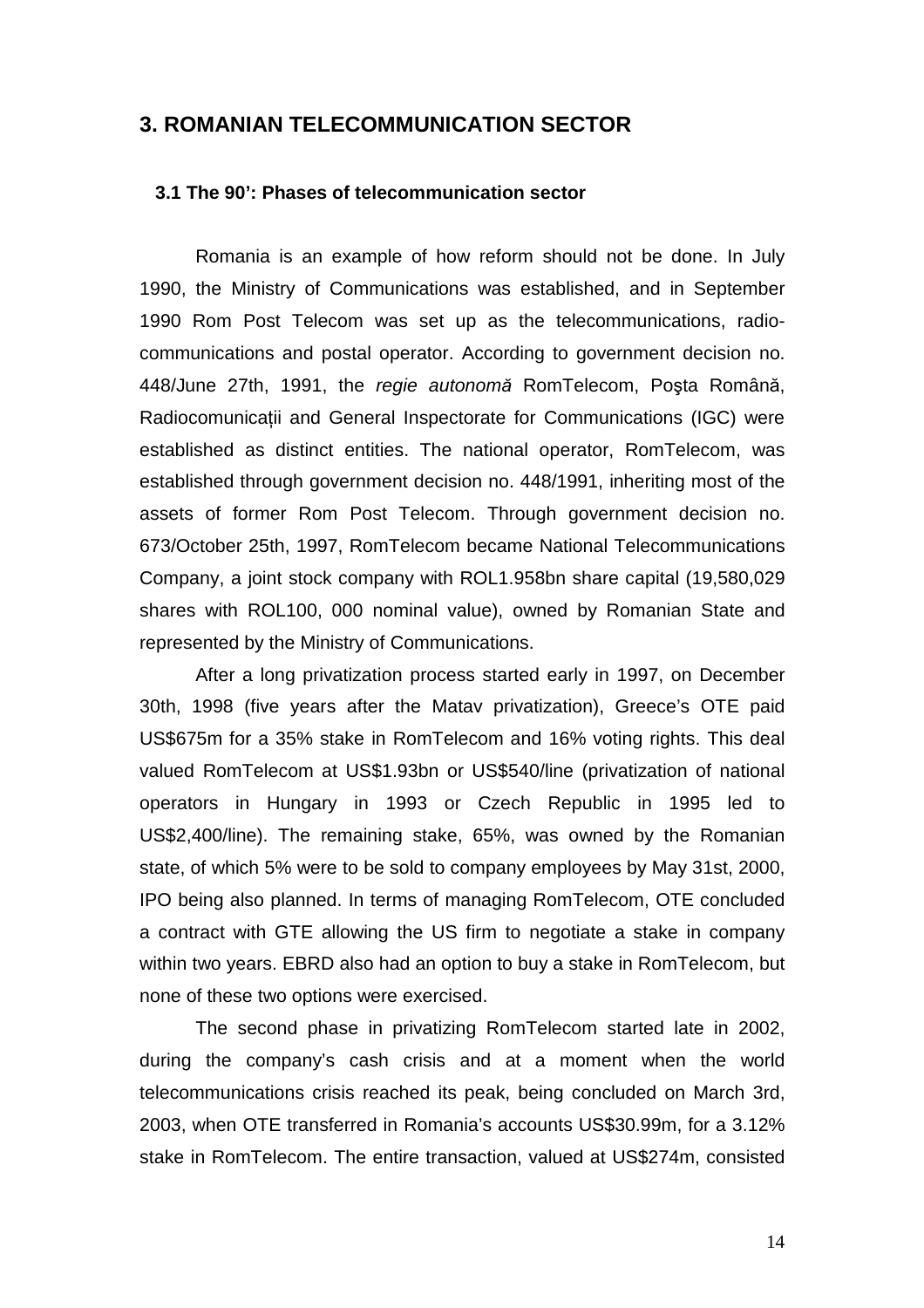in a share capital increase entirely subscribed by OTE and an acquisition of a 3.12% stake for US\$30.99m. After this transaction, OTE became majority shareholder owning a 54.01% stake. A government decision on the privatization of RomTelecom, released on December 18th, 2002, approved the transformation of the golden share owned by Romanian State into a common share.

 On December 20th, 2002, the Romanian Senate approved the sale of RomTelecom stake, while on January 22nd, 2003 OTE's Board of Directors approved the transaction, as well. During this transaction it was accepted that the company valued US\$750m (namely US\$175/line) before share capital increase. After take-over, a long and hesitating restructuring process began, with changes in organization (structure, culture and people), as well as in strategy (services, tariffs, partnership, etc.). A new organization is now emerging, with an emphasis on quality, efficiency and customer care. Personnel reduction was continuous during the past years, with 6,700 cuts in 2003 to 23,870 employees, while 2004 will bring 3,500 more job cuts. In 1998, a Government decision established the 'price-cap' formula for tariff adjustment, permitting changes in response to inflation or ROL depreciation, and an increase in real terms with up to 5%/year.

Accordingly, in 1999 RomTelecom operated quarterly tariff increases but due to strong criticism in 2000 the practice was abandoned. As a result, RomTelecom reduced tariffs in real terms in last years: 11.4% in 2000; 10.2% in 2001; 6% in 2002 and 9.7% in 2003, relative to inflation. The 'price-cap' formula, which successfully contributed to doubling fixed line penetration in four years in Hungary, was forgotten. Moreover, until October 2003 RomTelecom was the only 'player' with tariffs denominated in ROL, all the others (mobile operators, cable TV operators, ISPs and even IGC) having tariffs denominated in US\$, and, consequently, revenues protected against inflation. To this, it has to be added that, after more than a year from liberalization, RomTelecom could not rebalance its tariffs, being forced by competition to reduce long distance (interurban and international) tariffs, without increasing local tariffs accordingly.

 In Romania, as well as in all countries before liberalization, higher long distance tariffs were used to subsidize lower local tariffs. Nowadays low local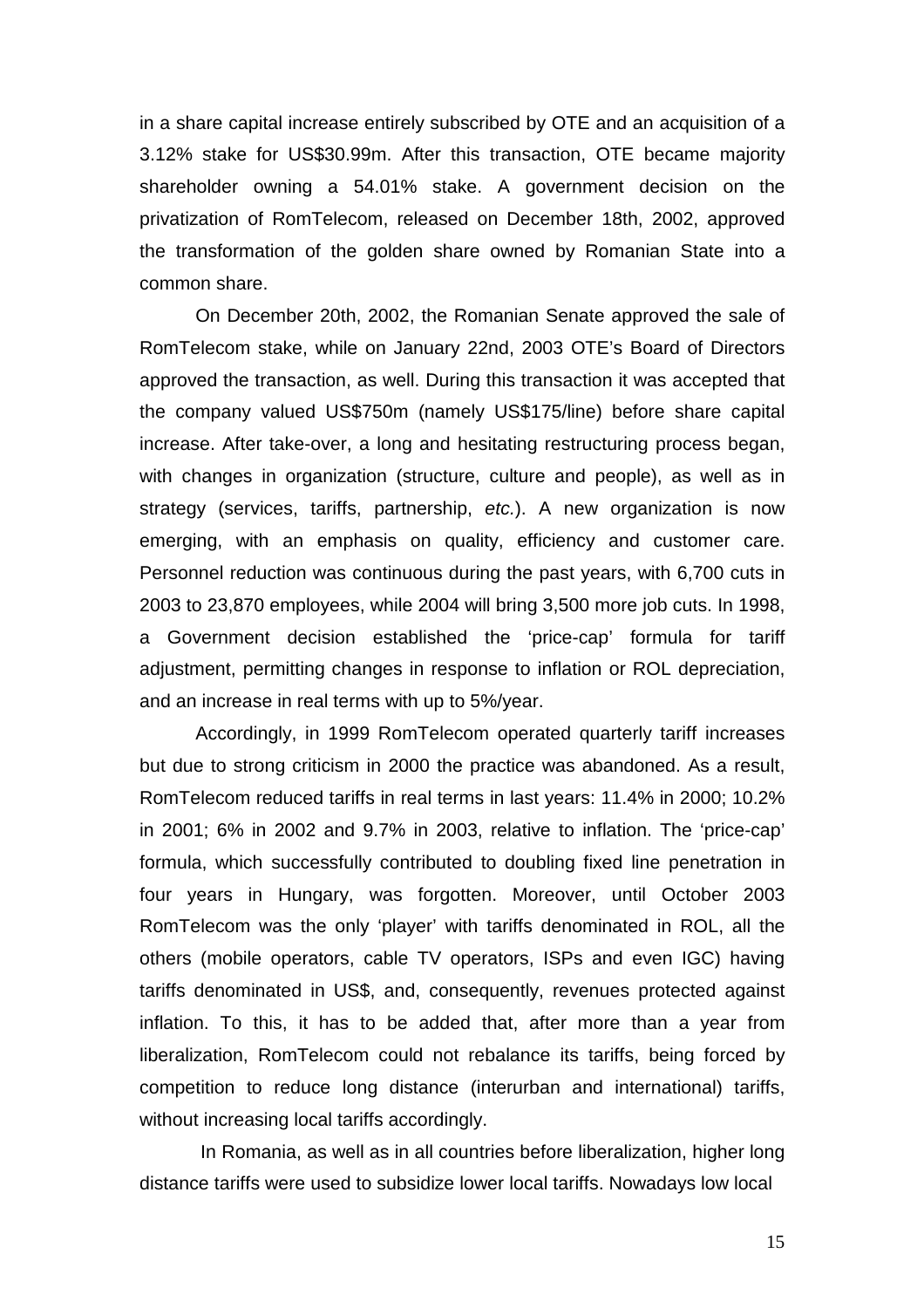tariffs mean lower revenues for fixed telephony in Romania and, accordingly, poor investment capacity, and low attractiveness for local market. Since 1990 Romanian fixed telephony had a slower evolution compared to other European countries -- lower technical performance and penetration, poor quality of service -- due to low tariffs, insufficient for supporting development, the monopoly and political pressure. In this period, Romanian fixed telephony was positioned as a social service, resulting in one of the poorest telecom infrastructure in Central Europe. Preparing for liberalization, a new telecommunication law was passed in 2002. Late in September 2002 the telecommunications regulatory body (ANRC) was established and struggled to create an effective implementation of the new European regulatory framework for electronic communications, a stable legal environment to encourage competition and to stimulate investments. The EU directives were adopted, the authorization process being simplified and some 2,200 entities asked for authorization according to the new law.

#### **3.2 The liberalization of the sector**

 A few years ago, Romania, like other Central European countries, started negotiations and preparations for joining the European Union (EU). In the telecommunications industry this means adopting the **acquis communautaire** based on competition (the EU liberalized telecommunications on January 1st, 1998), and building an infrastructure compatible with that of the EU countries. Since then Romania closed negotiations on Chapter 19 and absorbed the EU directives, but these actions alone do not guarantee success. Unlike Romania the EU countries fare much better in terms of telecom infrastructure. Moreover, they benefit from the substantial experience of the market liberalization in the last years. Transposing the EU legislation in Romania was the easy part; implementation is going to be more difficult; but overcoming the backwardness of the Romanian infrastructure is the really daunting task, since in this respect Romania is currently one of the least developed countries in Central Europe.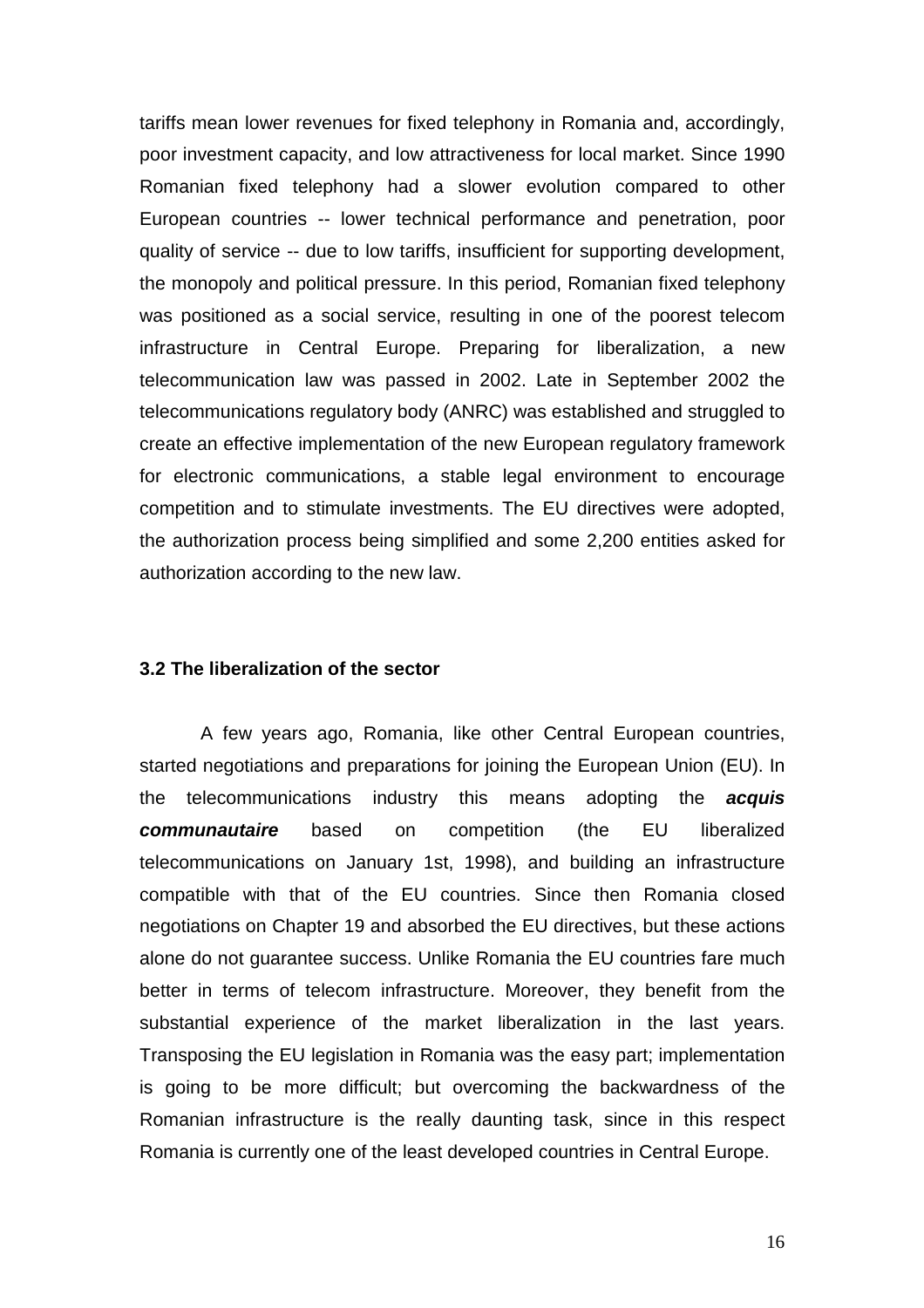Due to late reforms and a lack of understanding of the market mechanisms governing telecomunications, the industry, even with an evolution above the average of the economy, was not able to keep up with its counterparts in neighboring countries. What should be done to close this digital divide in a period when the fixed telephony in Europe is in recession? First, we should stop treating the fixed telephony as a social service and introduce more substantial market incentives. Second, we should promote fair competition between various sectors of the industry – mobile and fixed operators. Last but not least, Romania should invest heavily in connecting the rural areas. Without proper infrastructure all the fine-looking strategies of the government – e- education, e-government, e-society – will remain empty buzzwords.

 Since November 2002, as already mentioned, Romania uses the new acquis communautaire, adopted at the beginning of 2002 (COM2002). The completion of the regulatory framework, initiated by the Ministry of Communications and Information Technology (MCIT), led to the full transposition of the acquis communautaire on the regulatory framework for electronic communications networks and services. At the end of May 2002, the Government approved an Emergency Ordinance creating the general framework for communications regulation. The Ordinance regulates the access to the electronic communications networks and to the associated facilities, as well as their interconnection. The above legislation created the National Agency for Communications Regulation (ANRC), which initiated operation in July 2002. ANRC is independent from operators, service providers and equipment suppliers and there constitutes an effective structural separation of the regulatory function from activities associated with the exercise of rights deriving from the state's position as a shareholder in communications companies. Although the European Commission recognizes significant progress in the field, it continues to point out those previous assessments, which report that a considerable amount of training and financial investment is necessary to ensure adequate administrative capacity for the new regulatory authority, remain valid.

Strangely enough, the first year of liberalization meant the highest increase, of 2,000,000, in ... mobile telephony subscriber base, and the lowest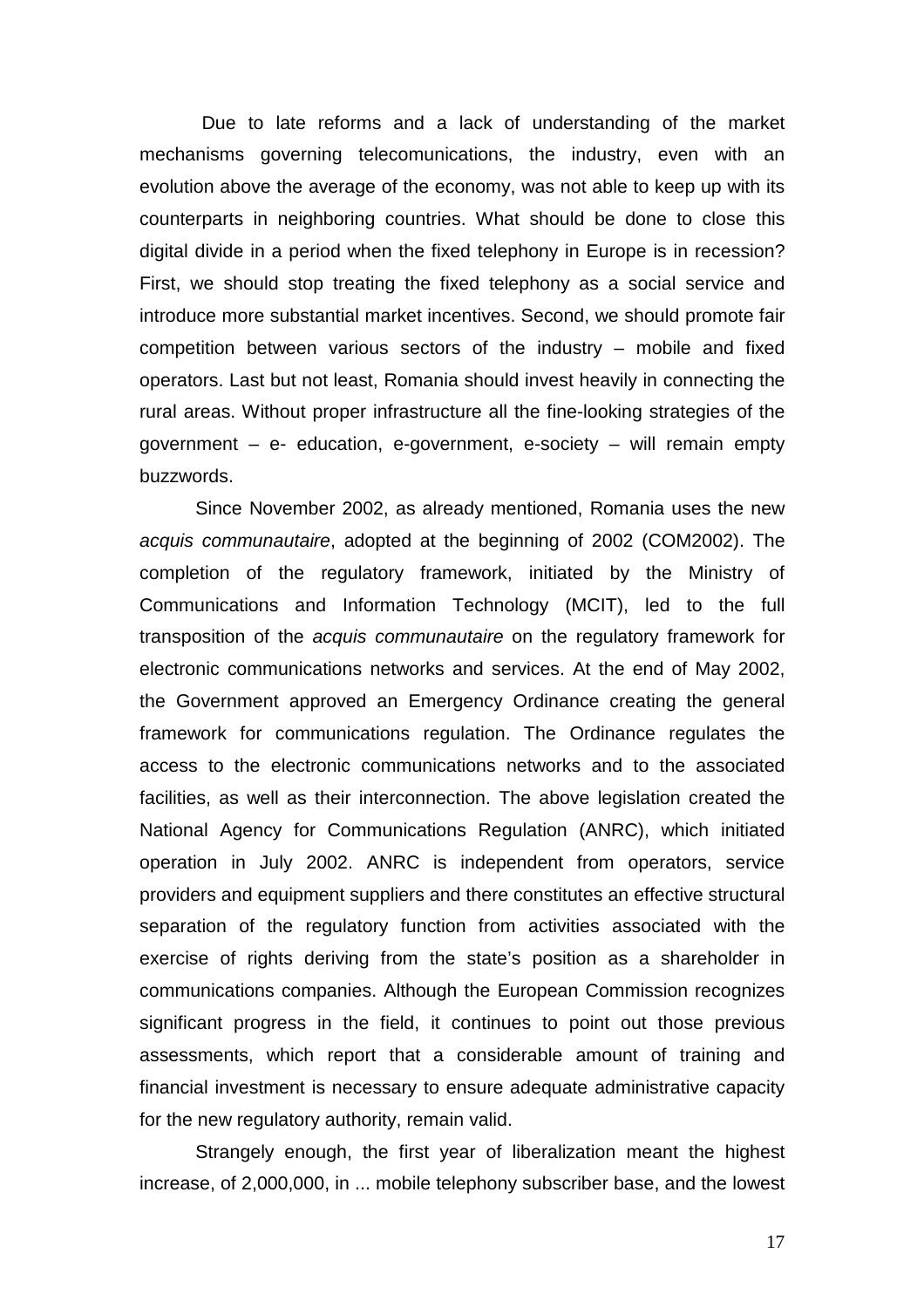increase, of 120,000, for ... the liberalized fixed telephony market. The year when mobile telephony subscribers rose by 2m to over 7m, brought another paradox – the failure CosmoRom, the first failure among GSM operators in Europe and maybe in world. Where the Romanian state was not involved in shareholders structure, companies did well. Other reasons behind these could be the lack of market regulating mechanisms, or, maybe, the existence of still imperfect mechanisms.

 The liberalization of telecommunications seems to have had an inappropriate timing in Romania. First of all, it occurred too late, when the mobile telephony boom strongly decreased the interest for fixed line business. Also, liberalization appeared in the context of world telecommunication crisis, which strongly reduced telecom investments and made financing a difficult task. One should also consider the fixed telephony recession in USA and Europe – subscribers base and turnover decreasing continuously. Also, even in Central European countries, with a macroeconomic status weaker than the EU, classical fixed telephony entered a crisis. The post-liberalization landscape seems to be not so interesting, as long as two markets, local and interurban – accounting for 80-90% of total turnover have few competitors.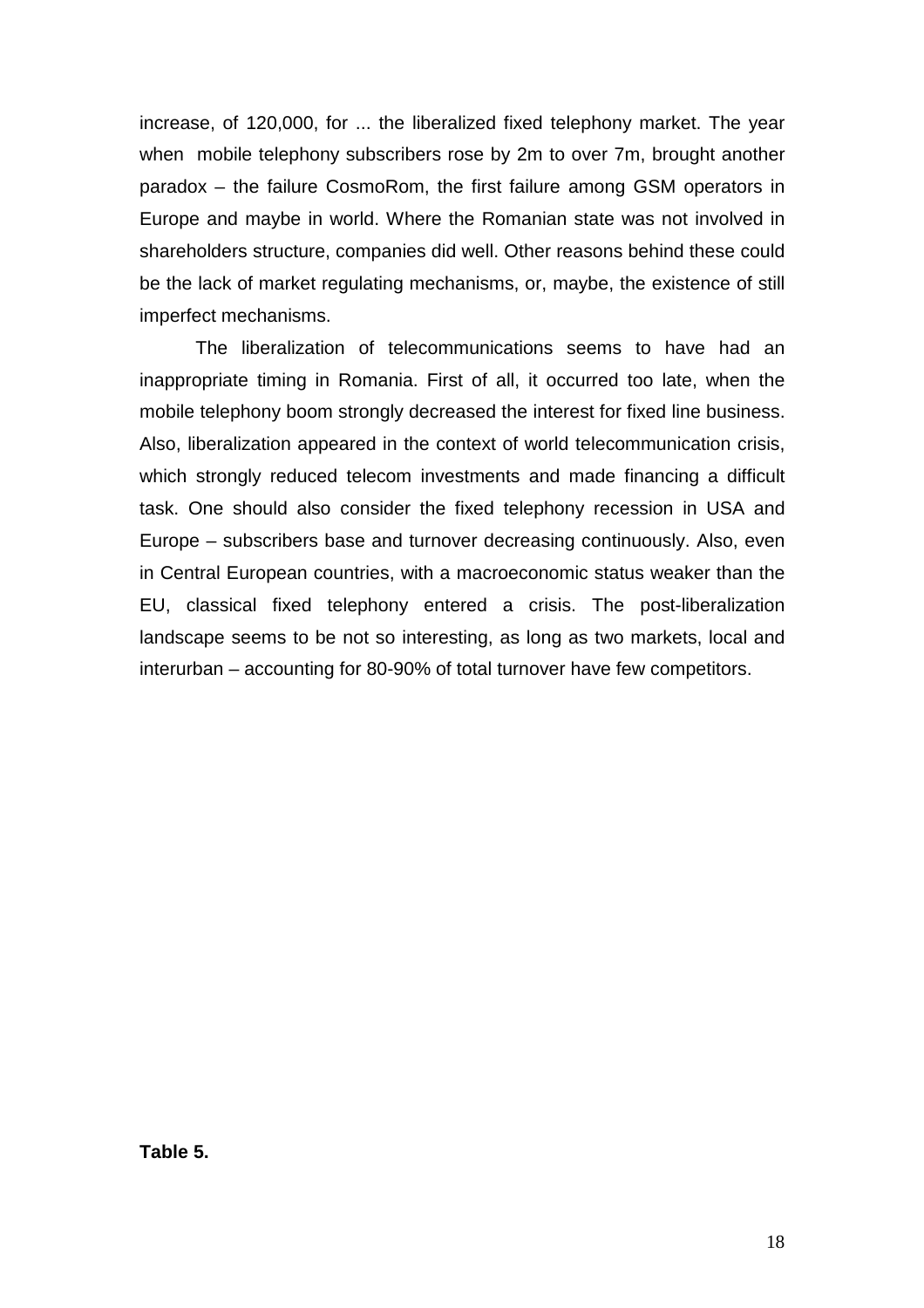

Evolution of mobile subscription per each operator

Source: ANRC, MCTI, press releases of mobile operators

 But the situation is not completely dull either, as the international market is very active: numerous competitors, most of them with small turnover, are fighting to arbitrate, as long as possible, between RomTelecom tariffs and VoIP tariffs in a price sensitive market. The result: a dramatic decrease of international tariffs and a slight increase of local tariffs – all too far from tariff rebalancing. The Romanian government is also intending to spur competition on the liberalized market, more precisely three ministries (MCIT, MLPTL, MCE), are each trying to launch their own operator: POSTelecom, Telecomunicatii CFR, Teletrans. Late in 2003, the first two competitors on local market commercially launched telephony services: Atlas Telecom (Oradea, November 17th) and Astral Telecom (Bucharest, Galati, Brăila and Cluj December 3rd). On April 6th, 2004, RCS/RDS also launched their fixed line services. By the end of 2003, telephony penetration in Romania was 53%, out of which 32.6% represents mobile telephony contribution.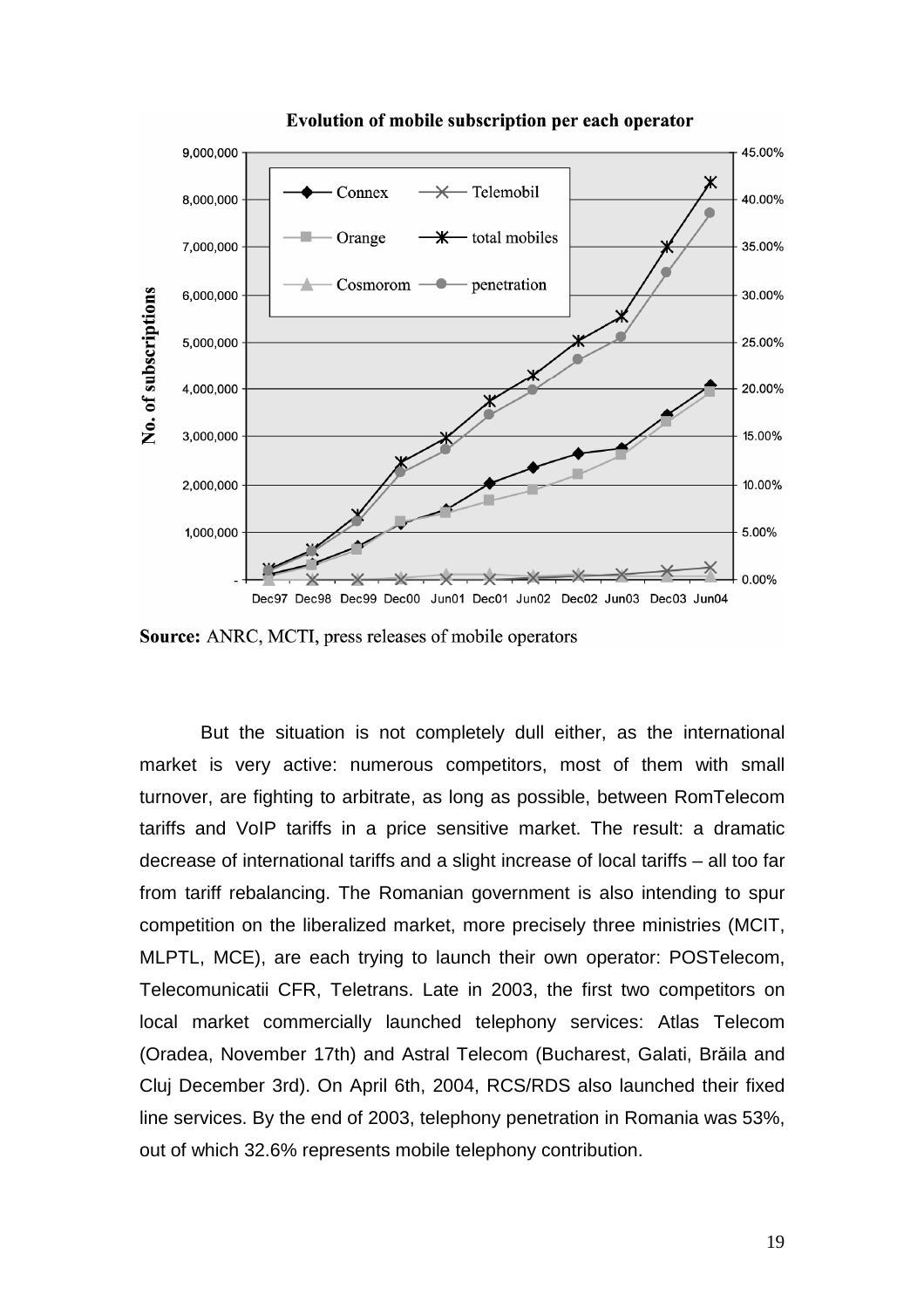



source: Romanian Academic Society(2003)

 In 2003, in Romania the optical backbone networks length totaled about 40,000 Km, RomTelecom being the leader on market, followed by Telecomunicaţii CFR and RCS. Radiocomunicaţii also operates a 2,500 Km radio- relay backbone network. For time being the existing networks seem sufficient for current usage. Romanian telecommunications turnover has continuously increased in past years, the growth engine being the mobile telephony, more precisely the GSM900 operators (Connex and Orange). Together, they account for US\$1.06bn, namely about 50% of total Romanian telecommunications turnover. If turnover from cable TV and Internet (totally owned by private capital) is added, one could see a decreasing weight of state capital in Romanian telecommunications turnover.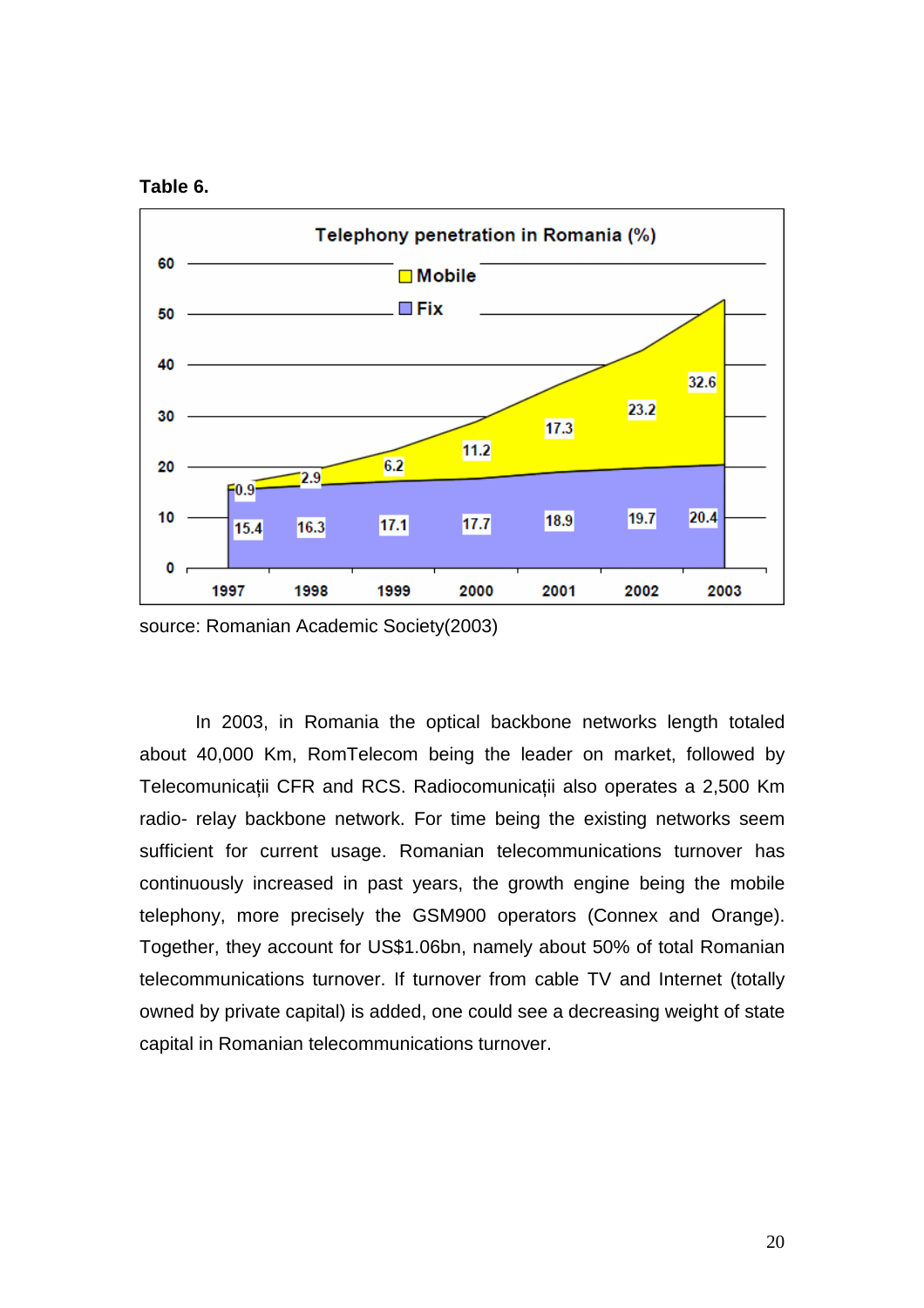



**Table 8.** 



source: Romanian Academic Society(2003)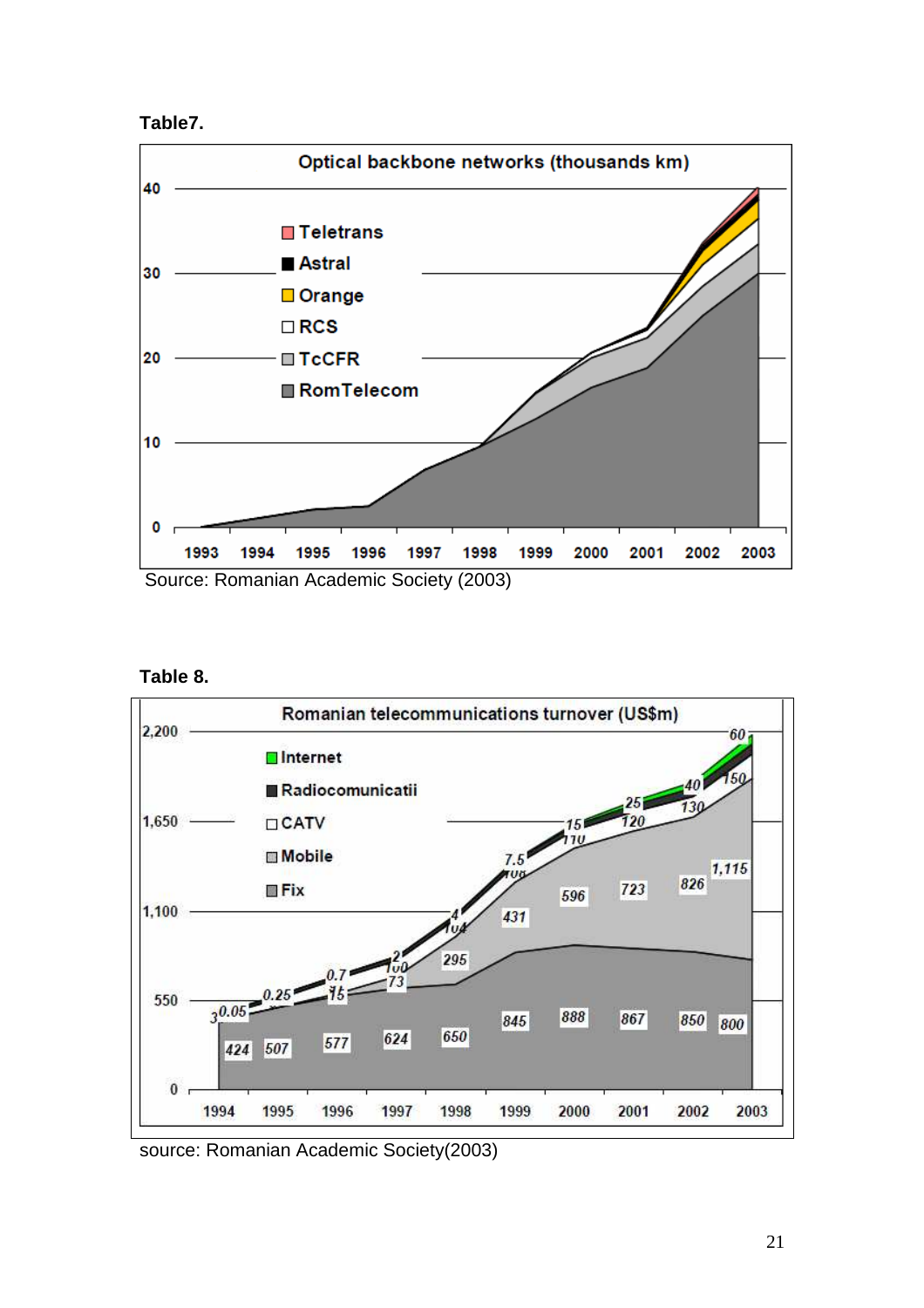# **4. Privatisation and Investments**

The legal and institutional framework for the privatization process of enterprises in Romania was set up by the Privatization Law, which was adopted in 1991.During 1991 the legal conversion of state owned enterprises began and the SOEs were divided in two big categories, the "regii autonome" and the commercial companies. The strategic companies (energy production companies and armament manufacturing companies) were included in the first group, and though they were small in number, they tended to be large in size and were not included in any privatization program until 1997. Unfortunately the privatization law was vague enough and as a result many companies that were not strategic at all, such as trade, construction and tobacco companies were included in the regii autonome. The companies of the second group were reorganized and were forced to commercialize and to become either joint-stock companies or limited liability companies, with the state as their official owner. Their shares were put in the State Ownership Fund and in one of the five Private Ownership Funds. The first fund received 70 % of each company's share and the second one the remaining 30%.

The SOF was a state holding organization, similar to others formed in the rest transition countries. In December 2000, The State Ownership Fund was dissolved and a new institution was created: the Authority for Privatization and Management of State Ownership, tasked with the monitoring of the trade companies, the re-organization of the trade companies and the granting of financial support. In May 2004, the institution underwent a new re-organization and the Authority for State Assets Recovery was created, public institution subordinated to the Government of Romania. The POFs were regional institutions and were established to curry out the voucher-privatization, through which the shares of the commercial companies were to be distributed to the Romanian population in the form of vouchers. Also for the privatization of large enterprises, the Romanian government established the National Agency for Restructuring, which was sponsored by the European Union.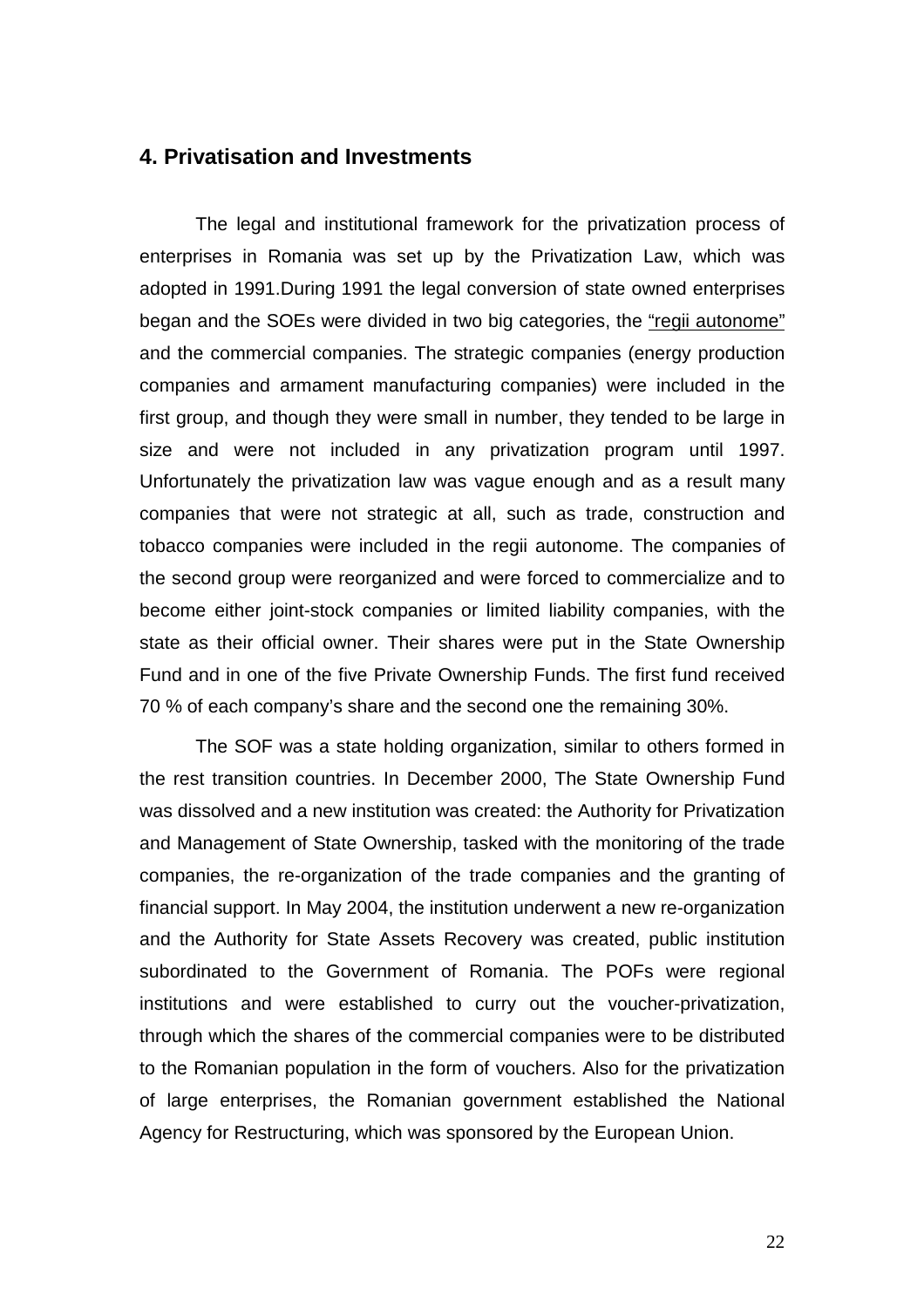#### **4.1 The stages of privatization**

Three stages of privatization can be identified: During the early period (1992 till 1995) management and employee buyouts became the norm in Romania and there was mainly the privatization of small enterprises. The second period (1995 till 1996) is characterized by mass privatization, which was made possible because of certain changes in the economy such as: the drop of the inflation rate, the increase of industrial output, the change of peoples' attitude towards private ownership and the increase of foreign direct investments due to the introduction of new laws and governmental policies. The third period (1996 and onwards) is characterised by selective privatization and with the assistance of the IMF, the World Bank and the European Union, Romania proceeded to the privatization of large industrial state owned enterprises .The methods used during the privatization process in Romania were management employee buyouts, private offers, direct investment and a combination of direct investment and management-employee buyouts.

 In 1997 privatization was intensified and new laws were introduced. In 1998 it was the first time that the focus was sifted from small and medium sized enterprises to larger enterprises whose privatization has been overlooked due the potentially unfavourable political and social consequences. Between 1998 and 2000 we have the privatization of the Romanian Bank for Development, Romtelecom, Banc Post, Dacia, Tulcea and Braila shipyards, large state owned enterprises in the cement industry as well as major breweries etc.

 The privatization process in Romania was accelerated because of the dissolution of the SOF and the creation of the Authority for Privatization and Management of State Ownership in 2000 and the re-organization of this institution and its transformation into the Authority for State Assets Recovery in 2004.

 The reform in 2003 (coinciding with a new dialling number scheme) meant that Romanians could choose their operator, while the operating companies could select the best connection solutions and provide their own international fixed communication services. The hope was that competition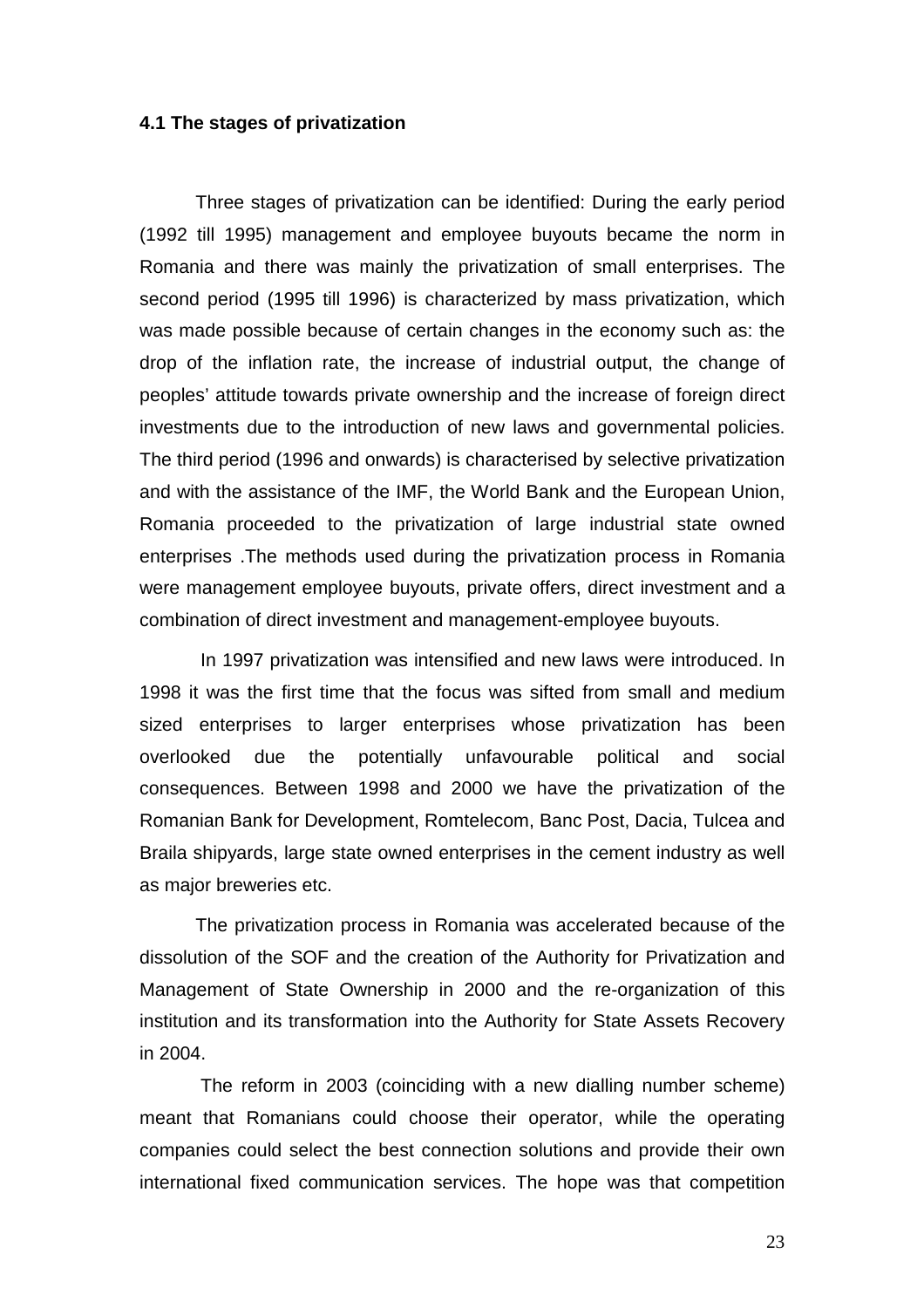would extend fixed telephony to half of all Romanians in 10 years compared with a fifth in 2002. It came at a time of technological convergence involving the Global System for Mobile Communications (GSM), Demand Assignment Multiple Access (DAMA) as well as CDMA and broadband (BB): the UMTS (Universal Mobile Telecommunications System) involving cellular public mobile radio technology: the socalled 3G or third generation that has revolutionised business and paved the way for innovations such as science and technology parks where companies need only bring their own computer to engage with other facilities being provided by the park management.

 Liberation immediately triggered increased foreign investment and reduced tariffs (especially for international calls: a 'luxury' that became accessible almost overnight). At the end of 2004 RT's 4.53mln customers were complemented by 21,700 using 49 alternative land-line networks (of which 16 provided a national service while another 13 offered landline-mobile links and international services). These competitors emerged in late 2003 with the prospect of commercial battles in 2004 following the negotiation of 'interconnectivity' i.e. access to RT's local loops by Ancom with the responsibility to maximise benefits for users (diversity, quality and costs).

 From the beginning of the transition period, Romania has engaged in a rapid opening-up process of its economy, which has resulted, among others, in attracting significant foreign direct investment (FDI). The presence of foreign firms has grown significantly, which is a sign of increasing economic integration. FDI is a key factor in the process of economic modernization, complementing domestic sources of funding and contributing to raising productivity growth through changes in the sectoral composition of production, technology transfer and greater competition pressures. Foreign investment, bringing technology and capital creates new jobs and contributes to improving the quality of work force. In order to attract FDI, it is necessary to address the challenge of supporting the competitivity as host country.

The investor's interest for Romania increased in the last years constantly. The cheap and skilled labor force, low taxes, the improvements in the business environment, a positive attitude from foreign partners, a liberal labor code and a favorable geographical location are Romania's main advantages for foreign investors. A direct impact on the FDI level has also the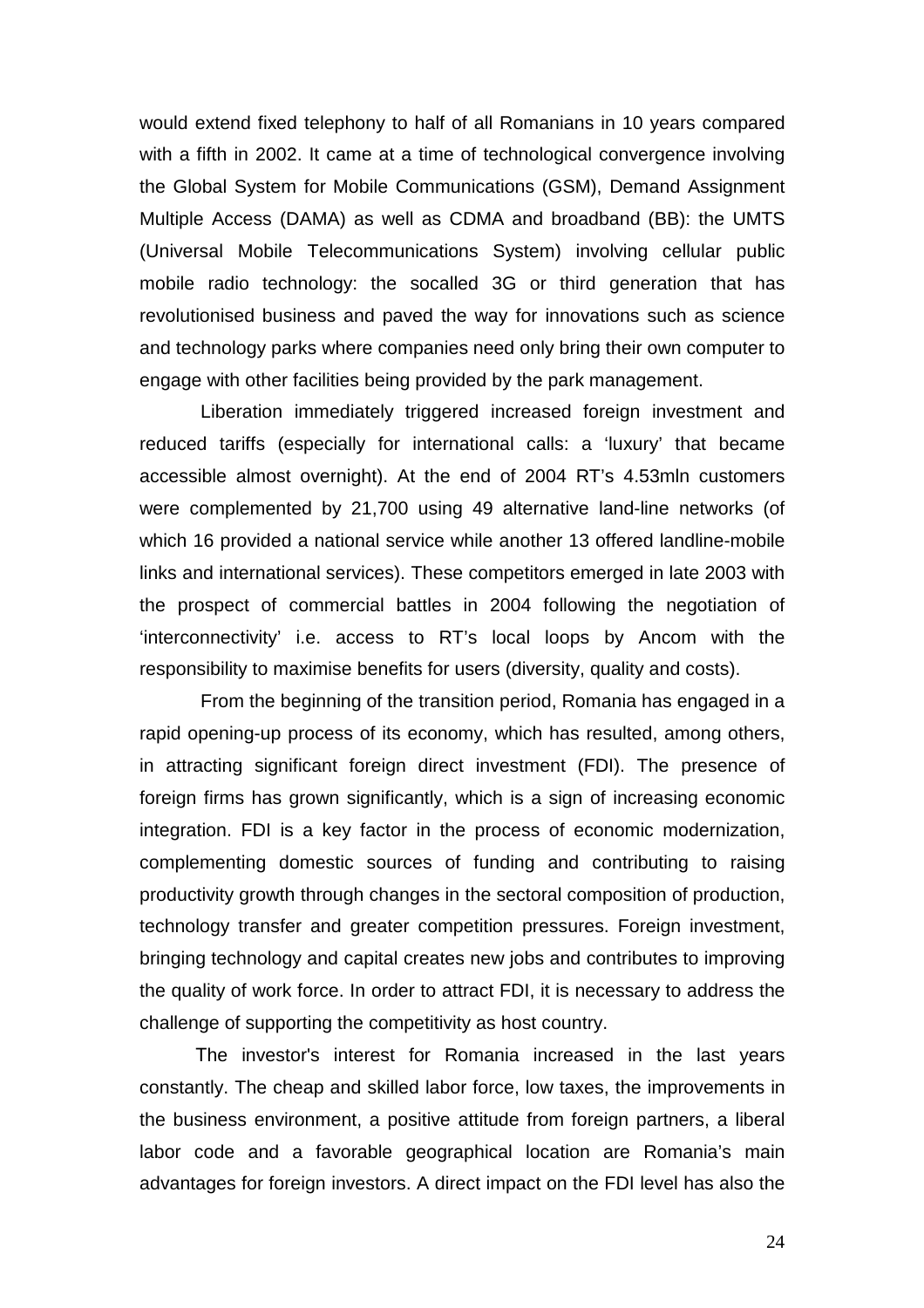process accession to the EU that changes the investor's attitude towards the country that now has the status of a member state. But even Romania has become the main destination for the foreign direct investments among the new EU member countries, the FDI decreased in 2007 mostly because of the international circumstances (global crisis and political instability). Therefore, the value of foreign investments in Romania declined in 2007 by around 20% compared to 2006, to 7,069 million Euro.

### **Table 9.**



 In most parts of the world, the information and telecommunications industry has become the backbone of the information society, both present and future. Electronic commerce has served to open opportunities to small and large businesses alike while fostering the evolution of electronic governments to ease and speed up the business of serving the citizenry. The information and telecommunications industry created world-wide networks interconnecting societies and influencing social and economic development and facilitating knowledge acquisition. At the heart of the information and telecommunications industry is information and communications technology (ICT).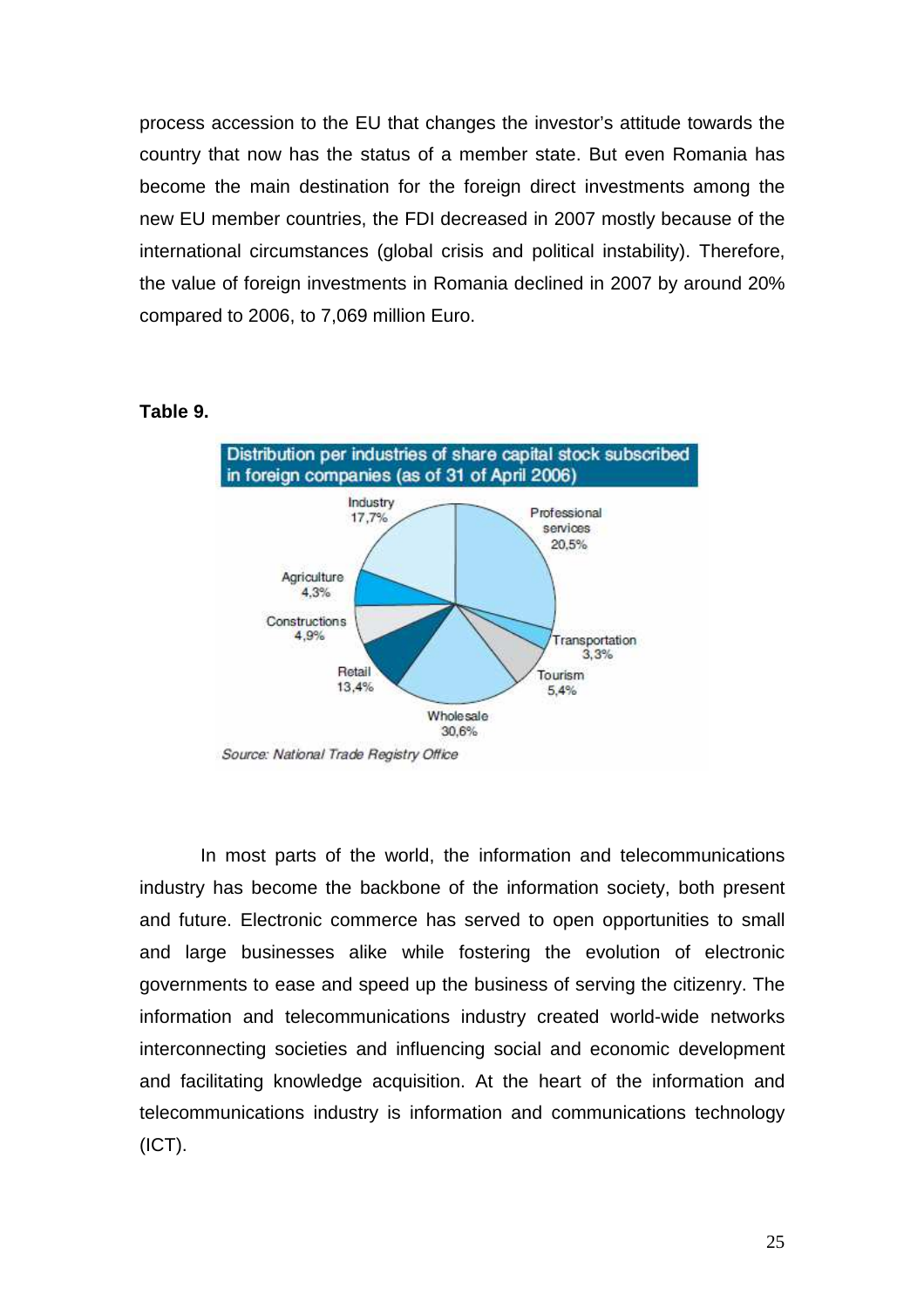ICT may be viewed as consisting of traditional information media such as newspapers, fixed line telephones, radios, and television. Less traditional components include PCs, Internet, and mobile phones. While building national information infrastructures (NII) remains important nationally, regulation of components of the NII gained center stage in EU member and accession countries with the European Council agreement in Lisbon during March 2000, when the Heads of European Governments adopted a strategy to prepare members and candidate countries for increased economic growth by exploiting information and communications technologies. In order to give further momentum to development of the European information society, the European Commission also launched the eEurope program. This initiative contributed substantially to plans developing an information society in Europe. It was initiated at the end of 2005.

 After deregulation, expansion, and modernization over the past 10 years, Romania's telecommunications sector has grown rapidly since 2003, particularly in information technology (IT). In 2006 Romania had the highest per capita ratio of IT specialists in Europe. The market for mobile phone services in Romania is one of the most advanced in the Balkans, with mobile service more widely used than fixed-line. Of the four mobile service providers, three are foreign companies. In 2006 Romania had 14.9 million mobile service subscribers (compared with 10.2 million in 2004); the number of landlines remained stable at about 4.5 million. Internet penetration is weak by European standards, but access has increased rapidly since the early 2000s. By 2005 Romania had an estimated 4.9 million Internet users (compared with 158,000 in 1998) and 56,200 Internet hosts. Online journalism increased significantly in 2005, albeit from a modest starting point. In January 2007 Romania joined full membership of the European Union and have been required to implement all the provisions of EU legislation. This has resulted in the EC opening infringement proceedings to ensure compliance with their obligations, which were supposed to have been met before accession.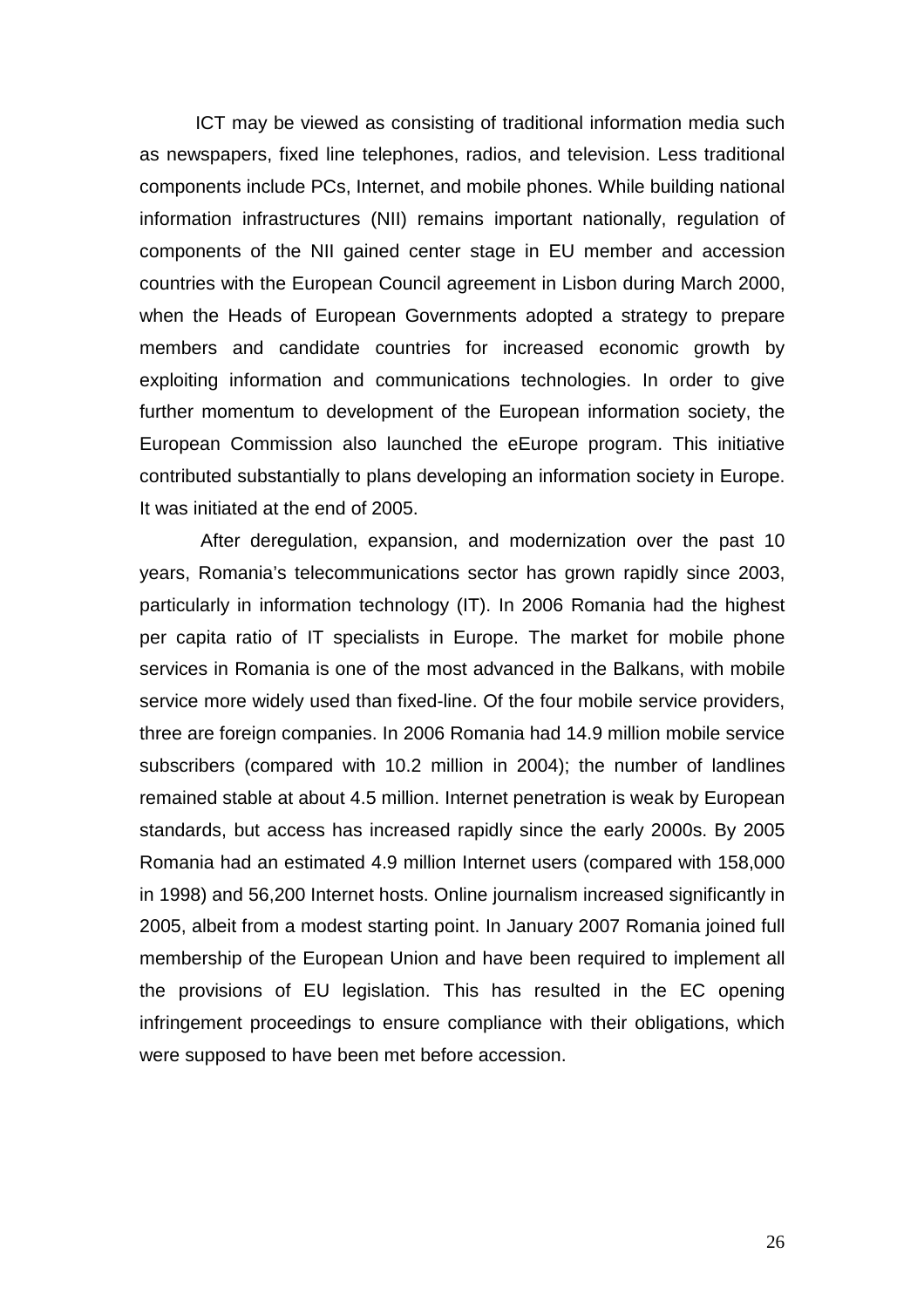**Table 10.** 

**Shares (%) of selected countries in the cumulativevalue (\_bn) of the telecommunications services market in Central and Eastern Europe, 2009** 



In order to improve fixed-line infrastructure, the government has attracted funds worth of USD 7-8 billion from the EBRD and the World Bank, in a program spanning over 15 years, including provisions for the installation of 500,000 new phone lines and the introduction of digital systems. The new digital switching devices are mainly supplied by joint ventures made by local companies with world leaders of the sector - Alcatel, and Siemens. Between 1997 and 2003 the state sold in two stages a 54% stake with majority voting rights in **RomTelecom**, the national fixed-line telephony supplier, to the Greek telecommunications firm **OTE**. The residual participation of the State of 45% was sold in 2006, through an IPO on the London Stock Exchange. On the 1st of January 2003, the fixed-line telephony market was liberalized and opened to private competition. The Romanian market became one of the most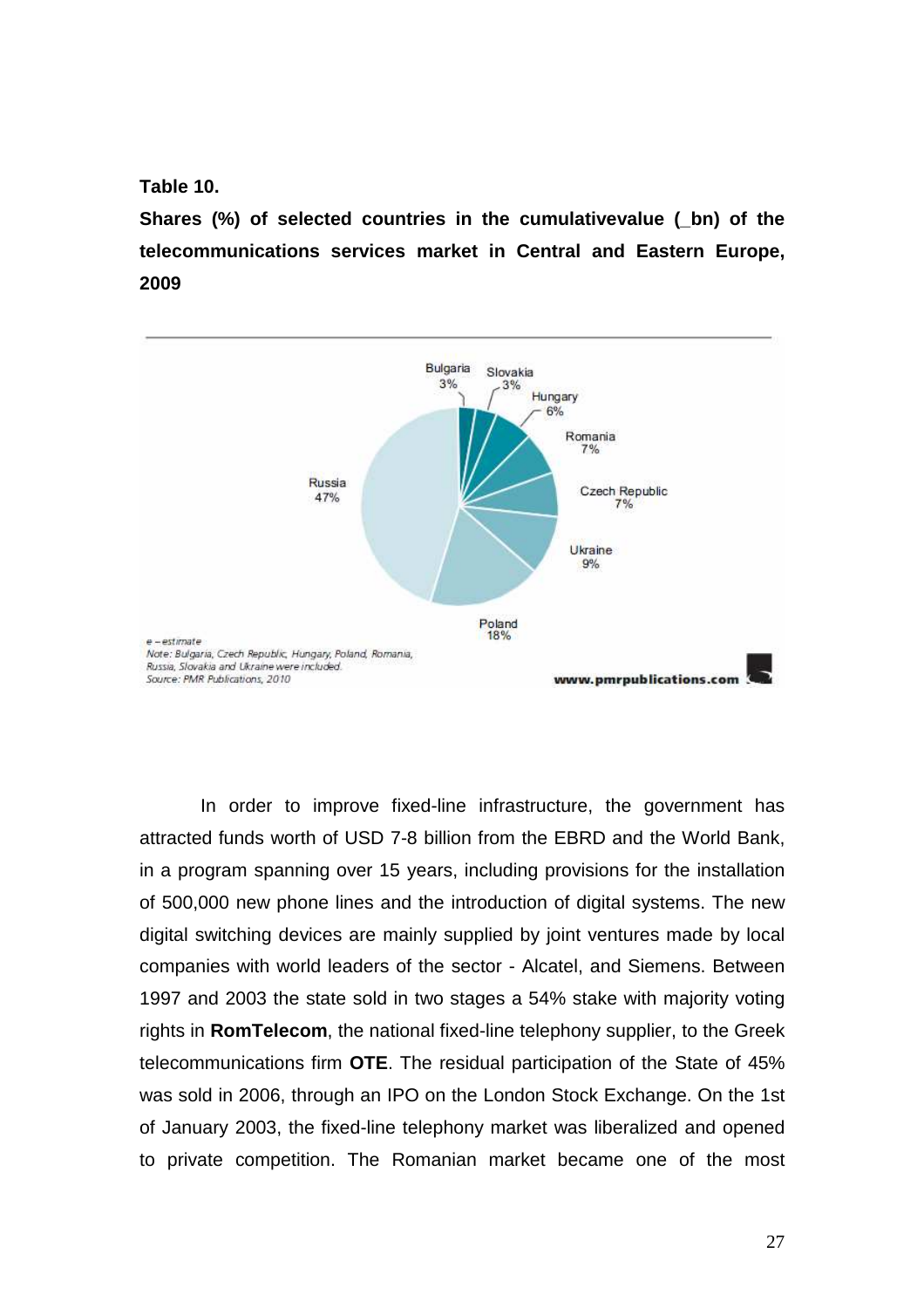permissive in Europe, open to almost all technologies: CATV, NMT450, GSM κιLEMS, CDMA, and DECT. Moreover, the Romanian liberalized market benefited from no entry barriers (no charge for license, numbering, etc.).

 The wireless telephony recorded an incredible boom, by the end of 2005, about 45% of Romanians having a mobile phone. The wireless market is disputed by four private companies: Mobifon (a consortium controlled by Vodafone), Orange Romania, Telemobil (controlled by US Inquam), and Cosmote (the wireless division of OTE).





Source: ANRC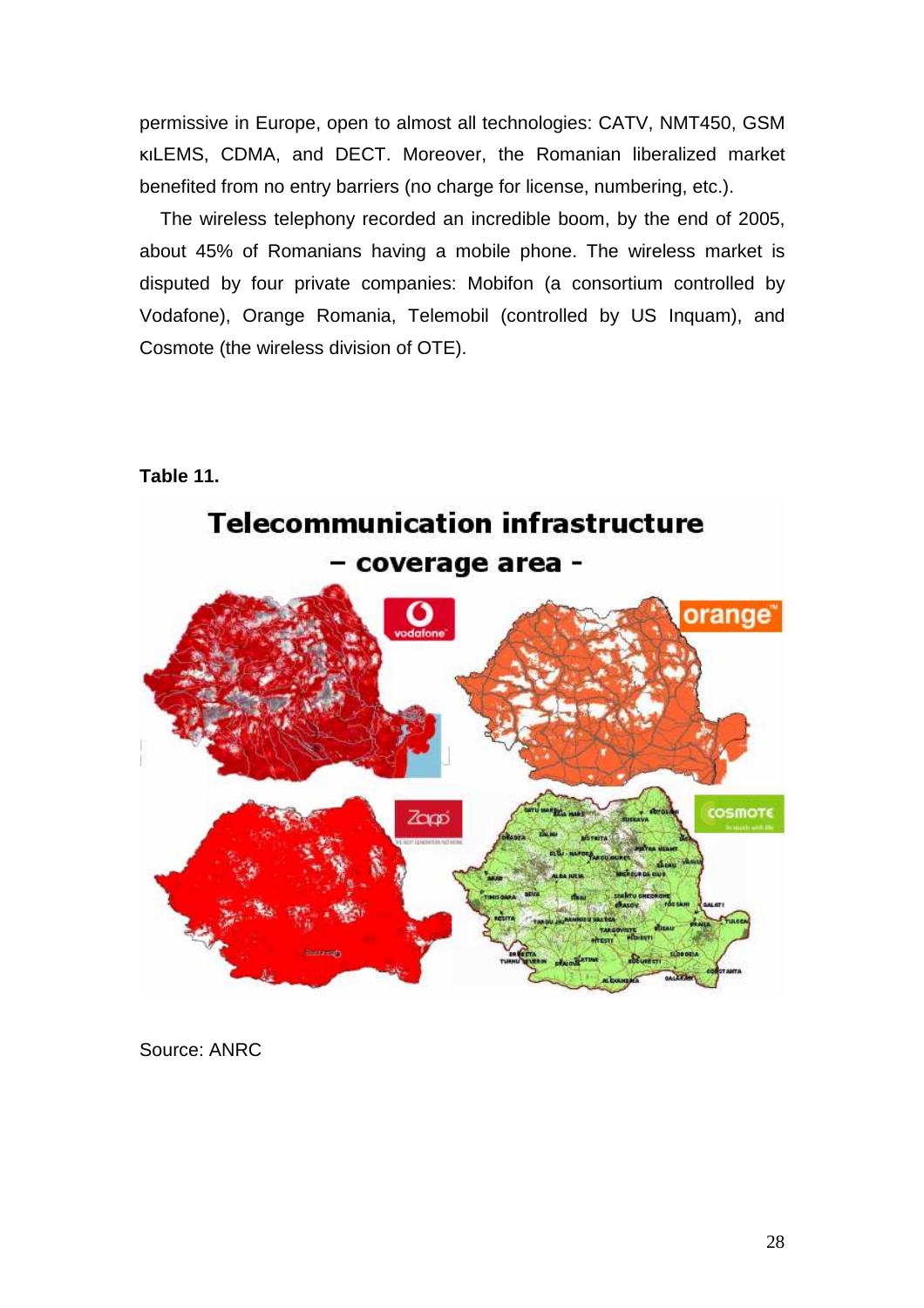## **5. The domain companies**

 There are five companies to consider with four which are truly national: Cosmote and Zapp (Telemobil) along with Orange and Vodafone now cover virtually the entire population, while RCS&RDS manage just 50% (22% in terms of territory compared with c.90% for the others). The companies do not all use the same technology. CDMA is used by Telemobil while GSM and GPRS (Global Packet Radio Services) are used by Cosmote, Orange and Vodafone. EDGE (Enhanced Data Rates for Global Environment) is used by Orange while UMTS involves all five except Cosmote. However, it is difficult to over-estimate the importance of two companies that must clearly be counted within Romania's top ten culture-changing investors: Mobifon (Connex), now rebranded as Vodafone, with Ted Lattimore as President, and Mobilrom (Orange) under Richard Moat as General Manager. They took out 900 MHz licences at the same time and have spearheaded the mobile communications revolution with mobile banking and e-mail as well as roaming and EDGE. In 2000 Mobilrom obtained the ISO 9001 certificate – a national first for a Romanian GSM mobile telephony company – recognising the company's record in the design, management and supply of GSM TC services across the country, including. landline-mobile links and scope for downloading Java Games. The company had 3.31mln customers in 2003, 4.93 at the end of 2004 and 6.0mln in mid-2005 (ahead of Connex with 5.25mln) and 10.20mln in 2008; while its profits were €238mln in 2003 and €335mln in 2004 with rising turnover (€467–624mln) and investment (€111–145mln). They started to introduce 3G gradually in the major cities in 2006, following experience in Western Europe with EDGE as the national complementary technology. The two companies (along with Cosmote's 2.39mln) had total of 22.24mln customers at the end of 2007.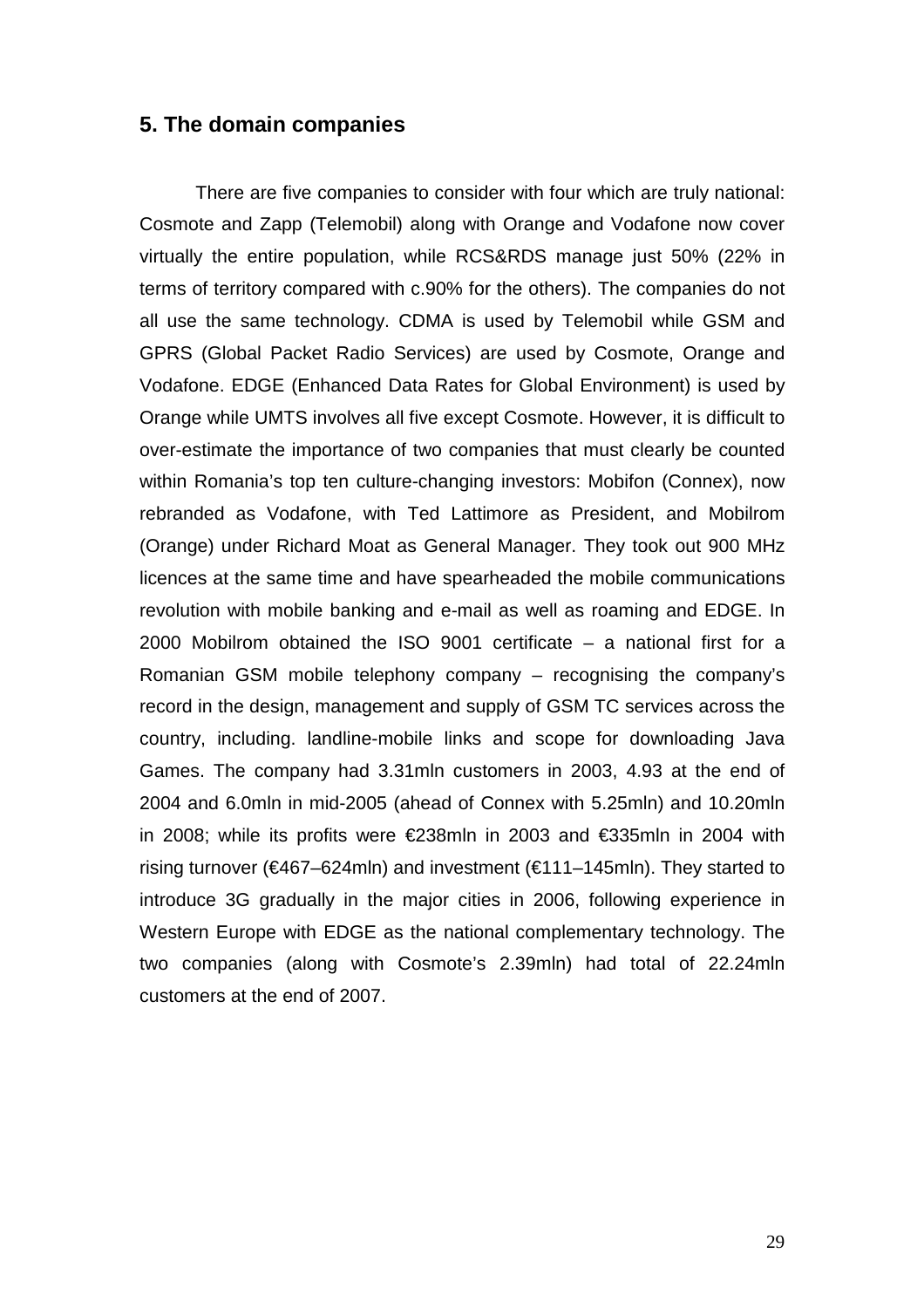#### **5.1 Romtelecom (RT)**

 It was formed in 1991 through the splitting of the old PTTR company (the state post/telegraph/telephone provider) but improvements were initially slow and non-local calls in rural areas typically required queuing at manual exchanges; while development was impeded across the region as a whole by political pressure to hold down prices (discouraging investment) and the 'strategic' nature of phone lines made for prejudice against foreign companies in the privatisation stakes. The outdated, costly and inefficient system was a drag on IT&C as a whole because it was not adapted to transmit large amounts of data. Moreover 85% of RT's old cables were made of lead: they were letting in water and deteriorating so much that replacement became essential. There was a growth in capacity from 180,000 new subscribers in 1996 to 450,000 in 1997, but this was biased strongly to urban areas and rural applicants were still destined to wait up to 20 years for a connection given the then-current rate of progress scored. But rapid change occurred following 35% privatisation of RT in 1998 in favour of Greek Telecom (OTE) which became a significant regional player (with an important stake in Telecom Serbia). OTE succeeded after the competition was reduced to STET (Italy) when French and German companies pulled out; giving rise to conspiracy theories about secret agreements to get the buying price down! Under the deal, giving OTE the right to acquire 16–35% more of the company in the second round (when its holding actually increased to 54%, while government retained 46%), capacity growth of over 500,000 new phones per annum was expected, along with a national data infrastructure including integrated services (ISDN) and Internet access; with a particularly fast expansion in Bucharest. 98% of the system is now automatic and 71% digitalised through optical fibre cable or radio relay.

Although it was always assumed that RT would retain a virtual monopoly in basic telephony there was an expectation of keen competition over valueadded services, data transmission, mobile phones and paging. Hence in June 1996 (long before RT privatisation was launched) the government invited tenders for licences to install and operate a new cellular business involving GSM technology. Licences were issued later in the year to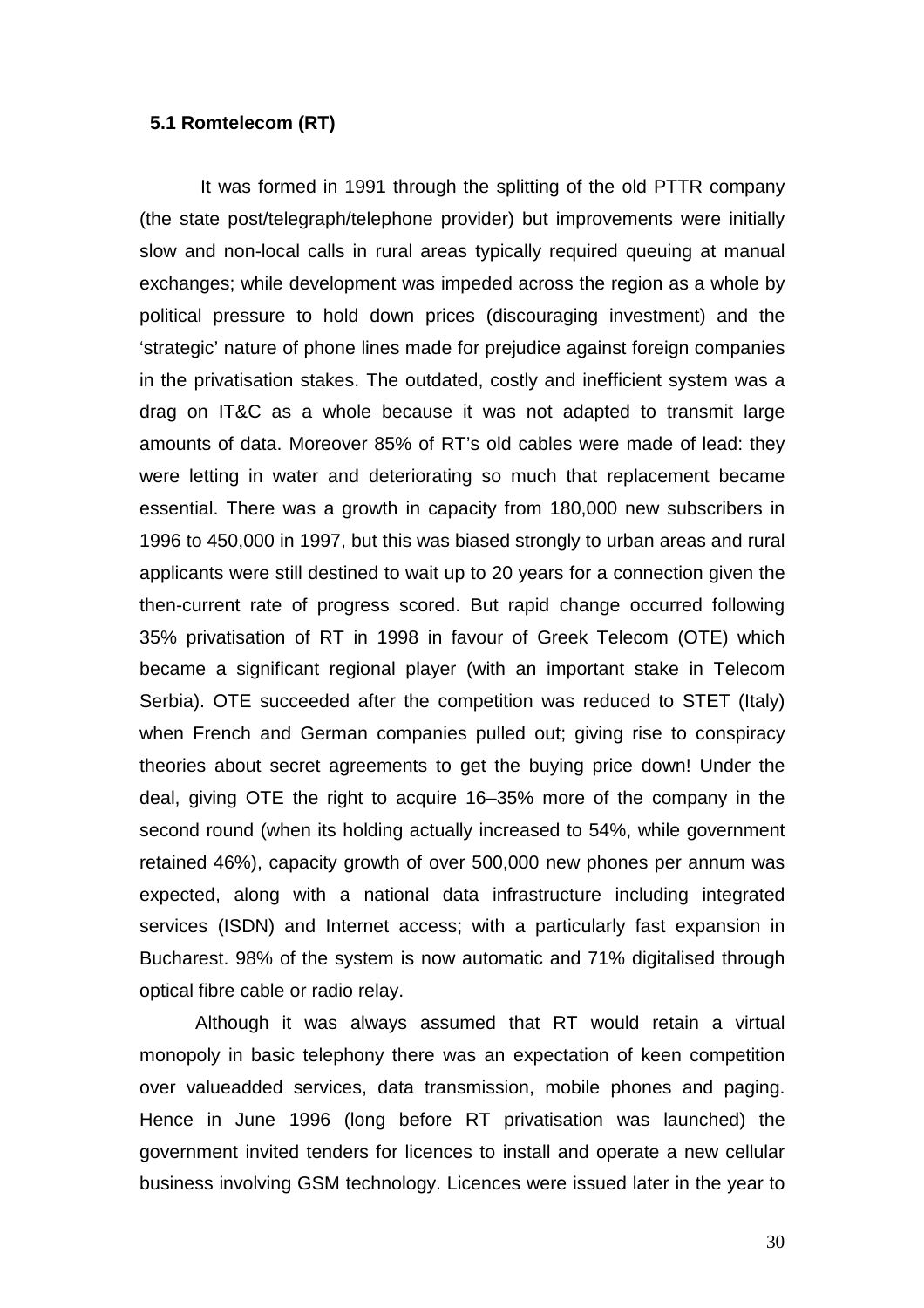the two winners that were both consortia including an important local component: Mobilrom involving France Telecom (France) with four Romanian companies: Alcatel Network Romania, Computerland, MediaPro and Tomen Telecom Romania; and Mobilfon that brought together Air Touch Communications (USA) and Telesystem International Wireless (TIW) of Montreal (Canada) with three Romanian companies: Isaf, Logic Telecom and PR. As Romania was brought into the GSM family in 1997, territorial coverage in the first phase focused on the key cities.

The second phase brought in all the towns along these routes not already covered; while the third phase covered 65% of Romanian territory including all cities of 100,000 population and the national roads linking them. Conflict over use of 1,900/1,800MHz frequency was solved by RT/Cosmorom exclusivity until the end of 2002 (as included in the RT privatisation contract of 1998). But rapid development followed the launch of a CDMA digital 450MHz network late in 2001 so that both GSM and CDMA technologies were now offered by four operators, of which two had wide coverage in Romania as well as roaming services in a large number of countries. The market then encouraged third-generation (3G) BB technologies with Internet access and the government announced in 2003 that the IT&C ministry would sell four 3G licences through international tender

RT innovation continues through a deal with Media Galaxy to distribute RT data/Internet services enabling customers to test equipment before buying BB connections. Magyar Telekom (part of Deutsche Telekom) offered its Eufonika service to RT subscribers (using the RT network to reduce national calls by a fifth and international calls by 40%). The current priority is halting the drain of customers through new technology with the launch of an integrated landline/mobile service in collaboration with Cosmote although RT losses in this field rose from €27.7mln in 2006 to €34.5mln in 2007.RT also further reduced their workforce to 13,050 in 2005 and 10,000 by the end of 2008 (after previous massive reductions already noted) although they will still have twice as many employees as RCS&RDS and three times as many as Orange and Vodafone. RT has thus been transformed and although it still dominates the fixed telephony market with a more competitive stance over local and international call charges, this is now a declining business and the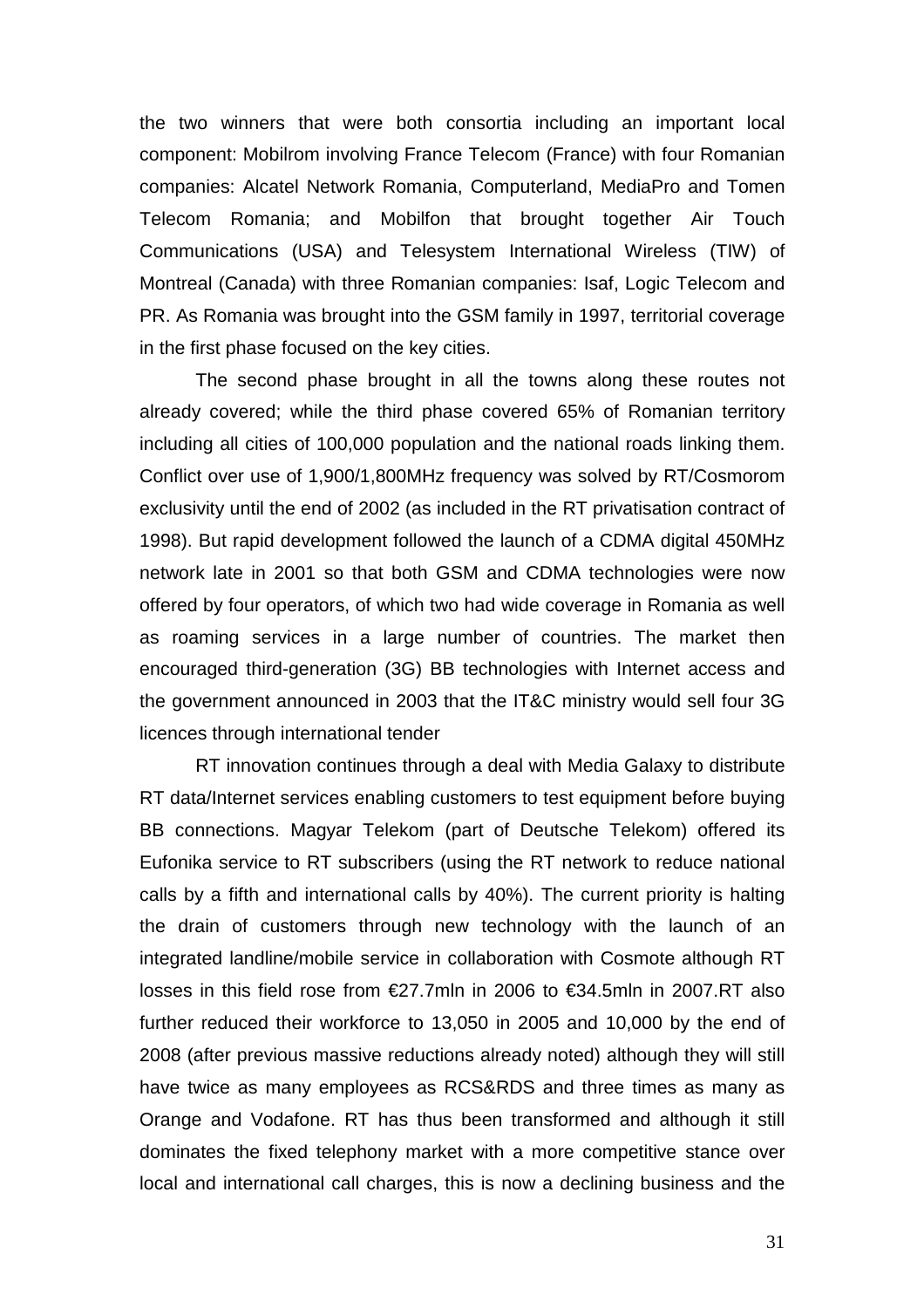company has diversified massively – with €500mln invested during 2005–7 at a time of falling profits – into mobile telephony through a 30% stake in Cosmote (formely Cosmorom), Internet services (through Click Net, currently offering high speed connection combined with computer games) as well as satellite TV competing with the DTH DigiTV and Focus Sat by RCS&RDS from 2004; also Digital Cable System (MaxTV) from 2005 and DTH Television Group (BoomTV) from 2006; not to mention data center facilities (CyberHost). These new services (especially BB) had attracted an estimated half million new customers by June, 2008. In addition RT now claims some 70% of all fixed telephone subscribers despite keen competition in (including a price-war that lowered charges significantly).

### **5.2 Mobifon/Connex now Vodafone**

 Vodafone started trading in March 1997, with its trademark Connex, and picked up 140,000 users in one year as the first company in Romania to offer state-of-the-art digital mobile telephony. With funding from ABN AMRO bank and EBRD it set out to cover five new roads each month using solar and aolian energy for data-transmission stations

(found to be much more reliable than traditional electrical energy). For phone sales Connex worked with the Greek Germanos Company that started selling batteries in Romania in 1996 before expanding into a chain of 66 shops in 41 towns by 2003 as the independent company Germanos Telecom Romania from 2000. It has also been well-served with software from the Drutt Corporation (a leading global player); while it's public image was raised by support of culture/education and community environment projects.

 Transition to Vodafone: The company was granted a mobile phone licence for 1,800MHz in 1999. Subscribers increased to 3.46mln at the end of 2003 and 4.91 a year later when profits were \$226mln. In 2005 the company was the first to offer advanced 3G services to mobile users for a smooth, costefficient path from the second generation GSM network; with Ericsson selected as the equipment and services supplier (for core and radio network equipment and system integration) to roll out the new WCDMA (Wideband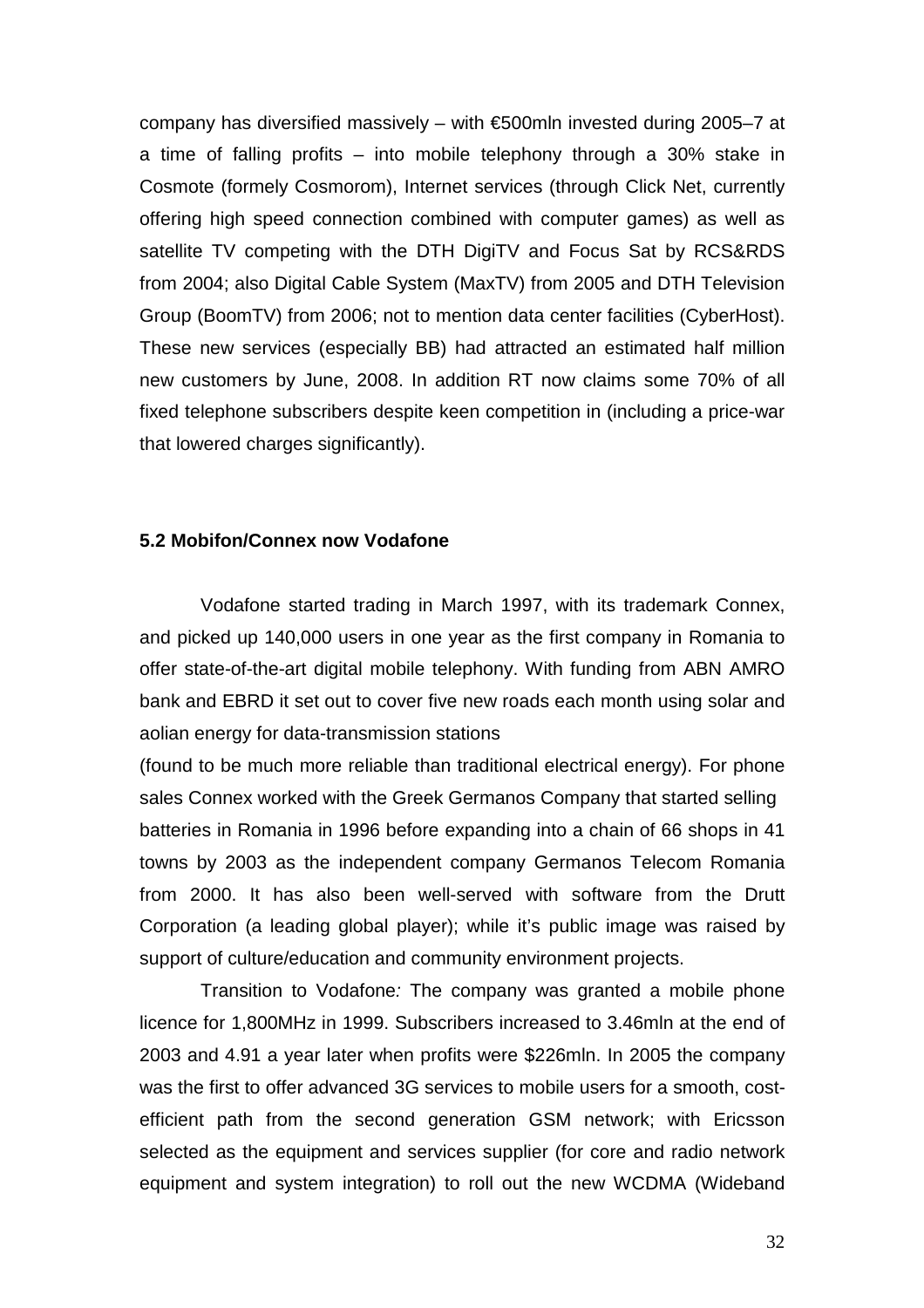Code Division Multiple Access) network. The Nokia 6630 was offered at its 3G launch: the world's smallest megapixel phone for both the GSM and W-CDMA networks; and the first in a series of 3G-enabled handsets providing email (including downloading of attachments at speeds of up to 384kilobites/sec, mobile BB access to multimedia content, live video streaming and video conferencing. Meanwhile rebranding occurred as Vodafone (UK) acquired the \$3.0bln interest of TIW (Telesytem International Wireless) in the largest takeover in Romanian history to increase their share from 20 to 99%. Vodafone have now integrated Mobifon into its international operations to provide a wider range of services and generate more aggressive competition; they also have an interest in Oskar (Czech Republic) alongside their existing investments in Hungary and Poland. This is good for Romania in the sense that the cellphone market is now contested between two of the three leading world businesses: Vodafone and Orange; and certainly Romanians seem pleased that Vodafone is interested in them!

 In 2007 Vodafone acquired the Petrocom chain of 57 shops as well as 66% of the former leading Orange partner Proton Technologies (started by in 1999 by Gabriel Sandu, then a young man of 23). Another Vodafone takeover target at a time when independent GSM companies (like Tel Sim GSM which has been taken over by Germanos) have taken the exit option given the maturing market and a slower growth in client numbers. Orange meanwhile are increasing their own chain of shops to 86 (it could reach 100) and their arrangements with the Fonomat chain (which has also acquired the 'Plus GSM' chain established in Cluj by businessman Razvan Ciuc): by contrast Vodafone does not have partnerships with GSM retail chains favoured by Cosmote as well as Orange. Indeed Orange have around 1,000 including a substantial chain of 130 owned by GSM Retail and developed by Silvia & Zsolt Fodor who started in Cluj in 1997 (and were rumoured to be considering disposal of the business – and also their 'Mobile Distribution' company selling Orange and Vodafone cards – in order to realise  $\epsilon$ 40mln to invest in real estate).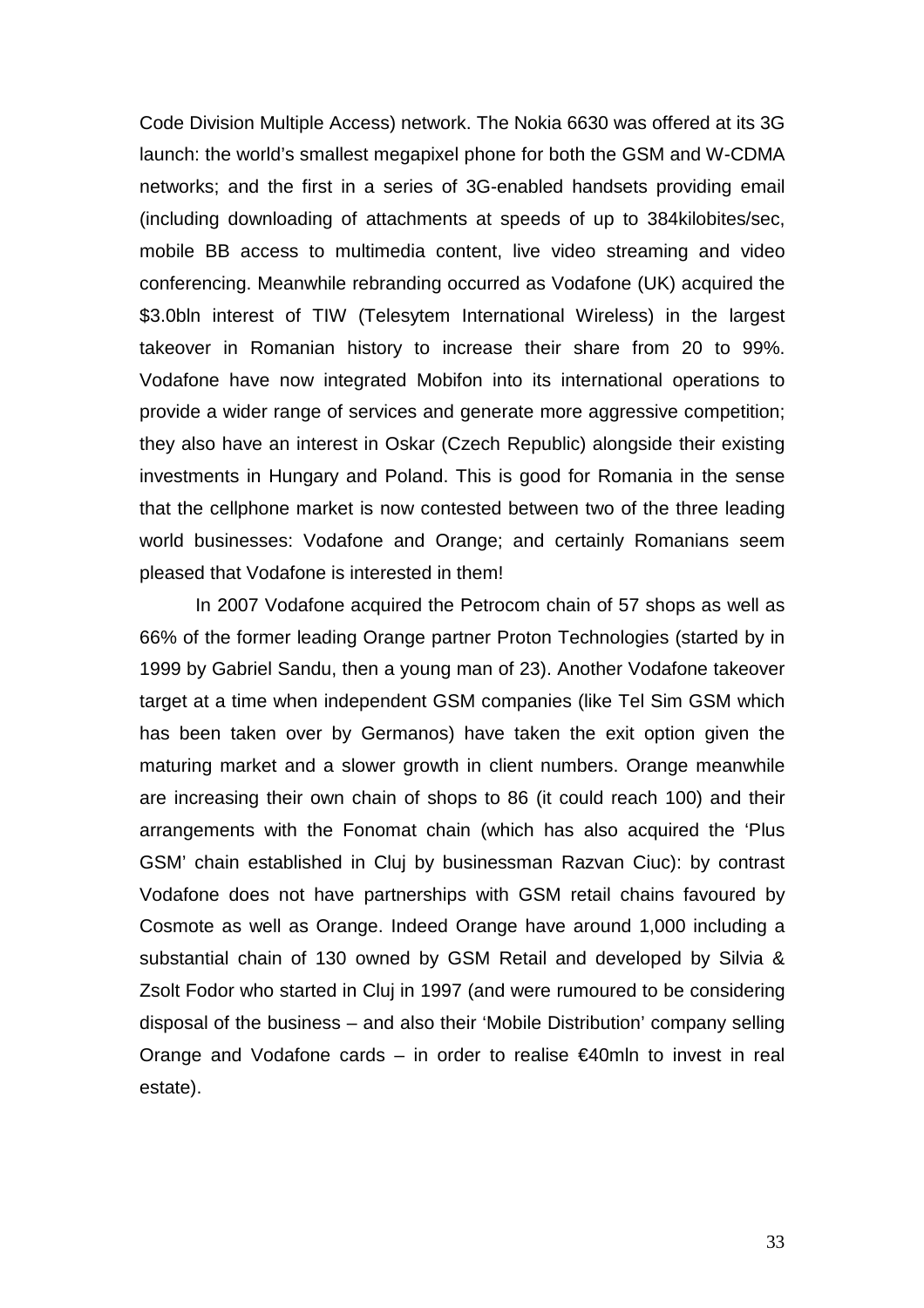### **5.3 Telemobil (Zapp Network)**

This was the first cellular telephony operator on the Romanian market with an NMT licence in 1992 and it launched the first 3G mobile network on 450MHz wavelength based on CDMA technology at the end of 2001 in 15 towns and along major roads. But in 2002 this technology was introduced under the new name of Zapp Mobile, following a \$94mln loan agreement with Creditanstalt, Raiffeisen, Citibank Romania and Black Sea Trade & Development Bank to develop the network and improve services with the hope of having the same cover as GSM operators within six months. It is the only mobile operator providing mobile subscribers with voice and high speed data (up to 2.4 megabites/sec), communications services and multimedia. It uses Starent ST16 Intelligent Mobile Gateway by the American Starent Network Corporation (SNC) – 'the preferred next generation solution for worldwide mobile operators' – to provide BB Internet services. The Zapp-SNC partnership shows how CDMA technologies enable 450MHz analogue operators to use existing infrastructure to operate advanced wireless services. Landline-mobile links are also provided.

 Zapp has progressed through four annual phases to cover 78% of the territory and 90% of the population in 2005 (240 towns, 1,500 other localities and 6,300kms of national roads) with turnover rising from \$14mln in 2002 to \$52mln in 2003 and \$93mln in 2004. 2006 saw Telemobil awarded one of the two remaining 3G licences (for 15 years extendable for 10 more) while the other winner was RCS&RDS with 'DigiMobil': the licences related to the use of radio frequency for provision of 3G public networks, following the World Radiocommunications Conference of that year. With particular strength in the corporate sector, the company reached 0.5mln customers in 2007 with a mobile service in 19 cities (the larger county centres) which has now advanced to 24 and is set to increase to 62. Meanwhile it continues to operate a nationwide system using CDMA technology. As part of Inquam Romania (owned mainly by the American company Qualcomm) there has evidently been difficulty getting capital for promotion and network expansion, but the situation has improved since a 50% stake in Inquam was taken by the Arab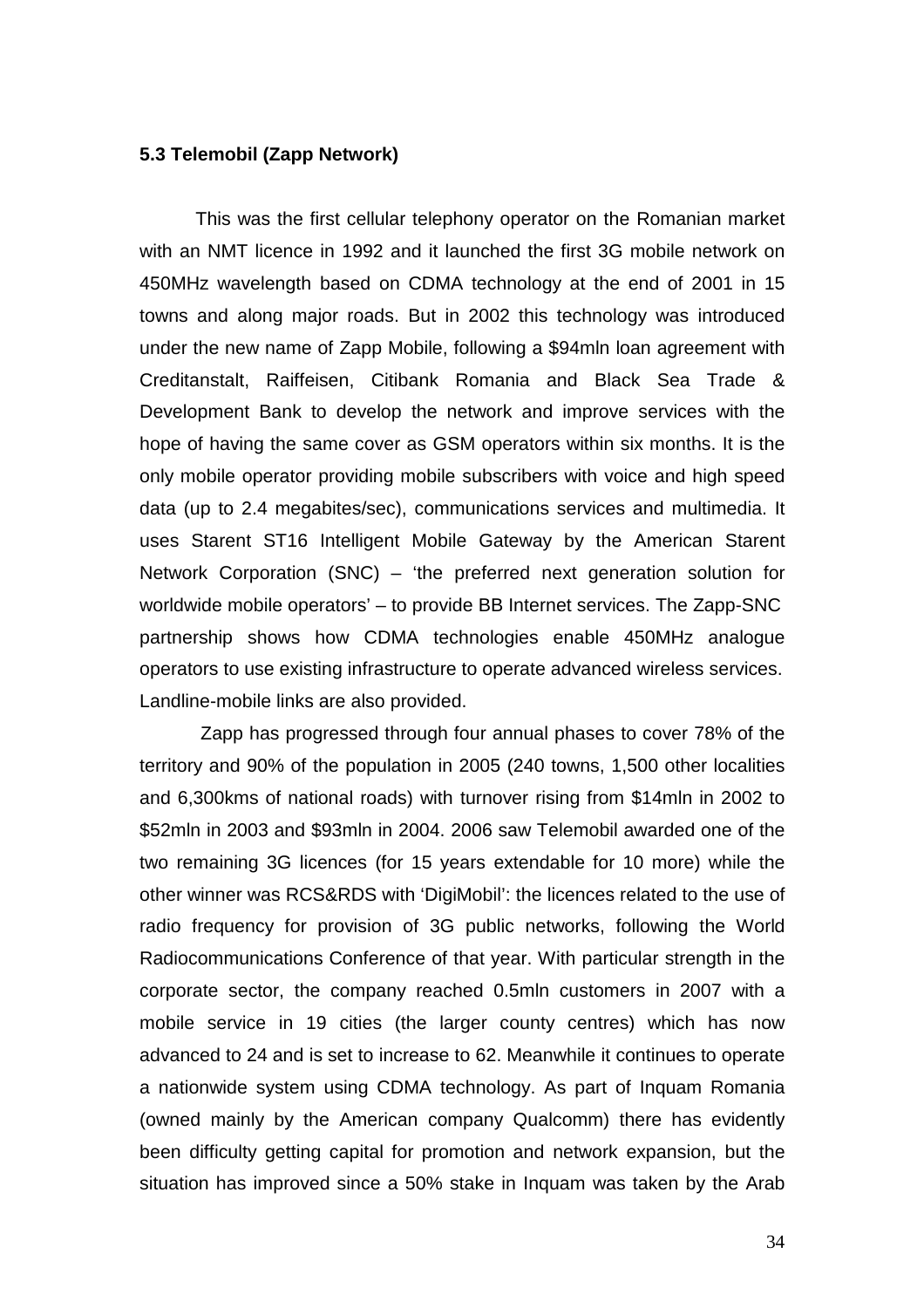group Saudi Oger owned by former Lebanese prime minister Rafis Hariri. With €70mln invested during the first half of 2009 alone the company has seen a big increase in business for mobile Internet use and data services.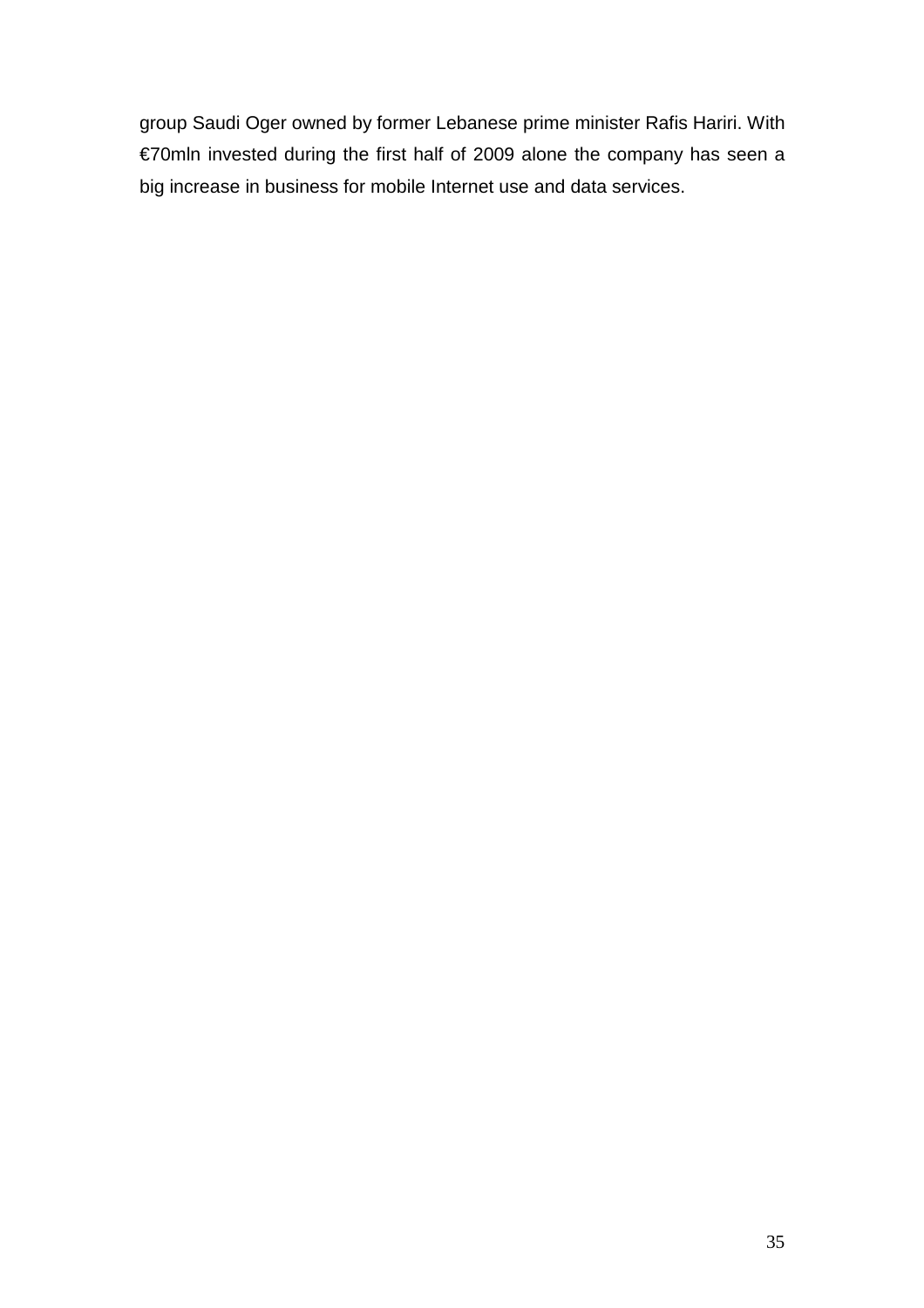# **6. Competition and Market Share**

 The telecommunications sector has been deregulated, expanded and modernised. Although it remains underdeveloped by regional standards, progress has been rapid in recent years. Public operators have been granted autonomy and are scheduled to be fully privatised; private operators have proliferated in mobile telephony, cable television, radio broadcasting, data transmission and fixed satellite very small aperture terminal (VSAT) communications spaces. Fixed lines numbered an estimated 4.2m at the end of 2006, representing a penetration rate of only 19.5%, which is low even by regional standards. However, according to data from the National Communication Authority (ANC) the number of fixed lines increased significantly, to 5m at the end of 2008, boosting the penetration rate to 23.5%. Telephone density varies considerably from county to county, ranging from 51% in the capital, Bucharest, to about 10% in Dimbovita. Despite the increase in 2008, the number of fixed lines is expected to decline over the forecast period. Fixed telephony is declining throughout eastern Europe as mobile usage increasingly replaces fixedline usage.

## **Τable 12. Telecoms expenditure in Europe (2004-2013)**

|                                  | 2004a | 2005a | 2006b | 2007b.                  | 2008b                          |     |         | 2009¢ 2010¢ 2011¢ 2012¢ 2013¢ |             |     |
|----------------------------------|-------|-------|-------|-------------------------|--------------------------------|-----|---------|-------------------------------|-------------|-----|
|                                  |       |       |       |                         |                                |     |         |                               |             |     |
| Telecoms investment (% of GDP)   |       | n ap  | 0.8   | 0.7                     | 0.7                            | 0.5 | 0.5     | 0.5                           | 0.5         | 0.5 |
| Fixed telecoms revenue (US\$ m)  | 947   |       |       | 1,058 1,139 1,206 1,221 |                                |     | 813 752 |                               | 700         | 691 |
| Mobile telecoms revenue (US\$ m) | 1.379 | 1,877 |       |                         | 2,610ª 3,345 3,774 2,905 2,982 |     |         | 3,225                         | 3,636 4,124 |     |

# Telecoms expenditure

a Actual. b Economist Intelligence Unit estimates. c Economist Intelligence Unit forecasts.

Source: Economist Intelligence Unit.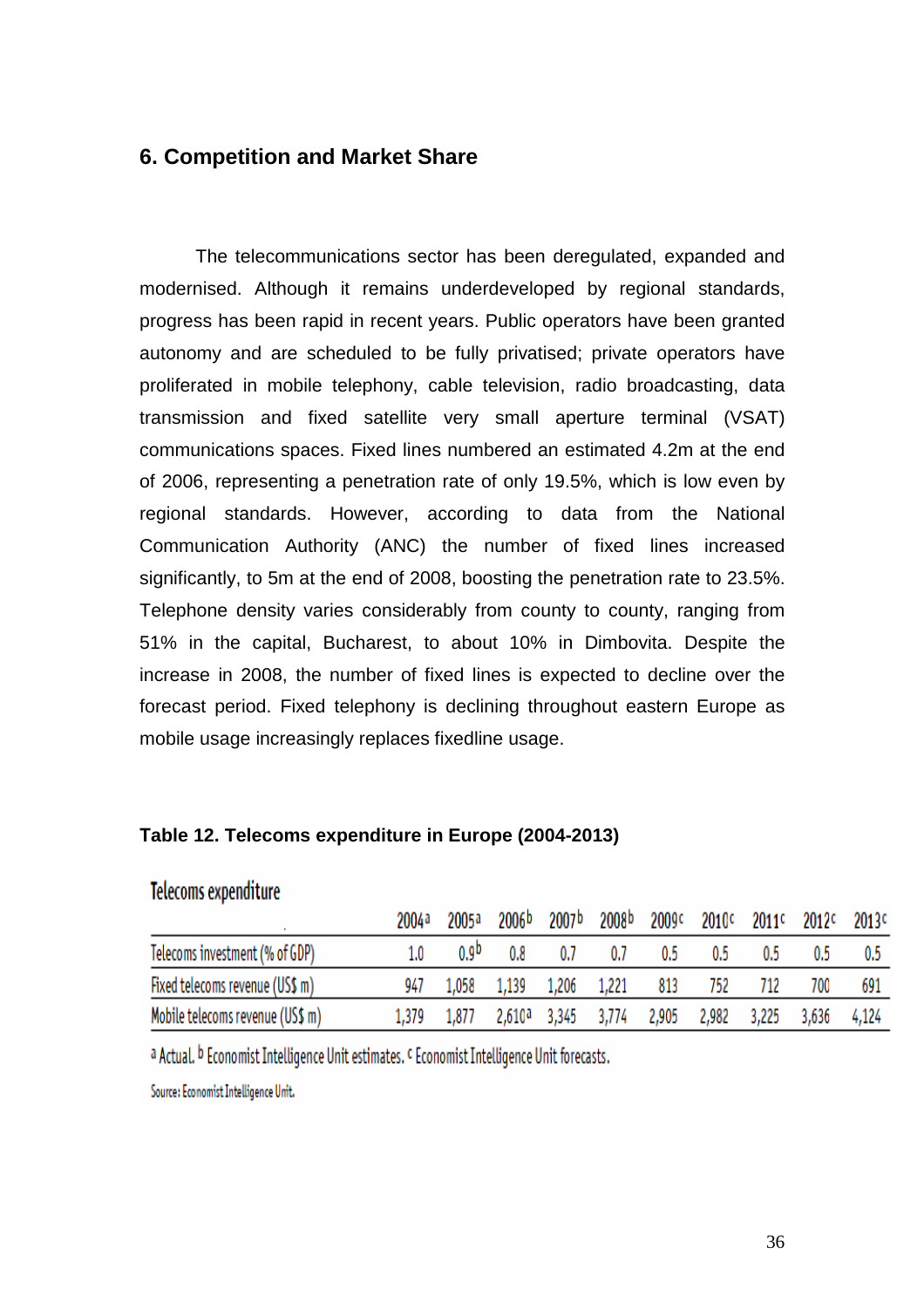The new fixed networks, dubbed "alternative fixed lines" by the ANC, have been developing rapidly at the expense of the former monopoly, Romtelecom. The number of fixed lines belonging to alternative operators had surpassed 20% of fixed lines by the end of 2006. Strong demand has led to extremely impressive growth in mobile telephony over the past five years. Mobile penetration surpassed fixed-line penetration in 2001, and by 2007 mobile subscribers exceeded fixed-line clients by a ratio of more than five to one. The number of mobile subscribers was estimated at over 24m at the end of 2007, representing a penetration rate of about 112%. This segment continued to grow quickly in 2008, with the number of subscribers rising to around 28.6m, representing a penetration rate of more than 130%.

 The telecoms market (fixed telephony, mobile telephony, the Internet and other data-transmission services) was worth an estimated \$5bn in 2007, compared with \$4bn in 2006 (an increase of 25% year on year), according to data from the ANC. The strong increase in US dollar terms in recent years indicates strong consumption growth, driven by a fast-growing economy, rising employment, and robust real growth of wages and credit. A further important factor is the decline in tariffs (mainly set in US dollars) for international telephony, mobile services and Internet access!a trend that is expected to continue over the next five years.

The mobile telephone market was worth an estimated US\$3.8bn in 2008, according to the International Telecommunication Union (ITU), up from US\$3.3bn in 2007. The mobile telephone penetration rate accelerated to 112 subscriptions per 100 people at the end of 2007, from 86 per 100 people at the end of 2006, and rose further, to 133 per 100 people at the end of 2008. This is high by international standards, outstripping many countries in western Europe, for example. However, the ANC estimates that about 14% of valid SIM cards are inactive. This would mean that the total number of active SIM cards in 2008 was 24.5m, giving a penetration rate of 114 per 100 people. Nevertheless, this penetration rate is still high, and given this, it is likely that growth rates of mobile subscribers will not be as rapid in the coming years. However, coverage is likely to surpass 140% by 2011, with most of the growth coming from the data services segment.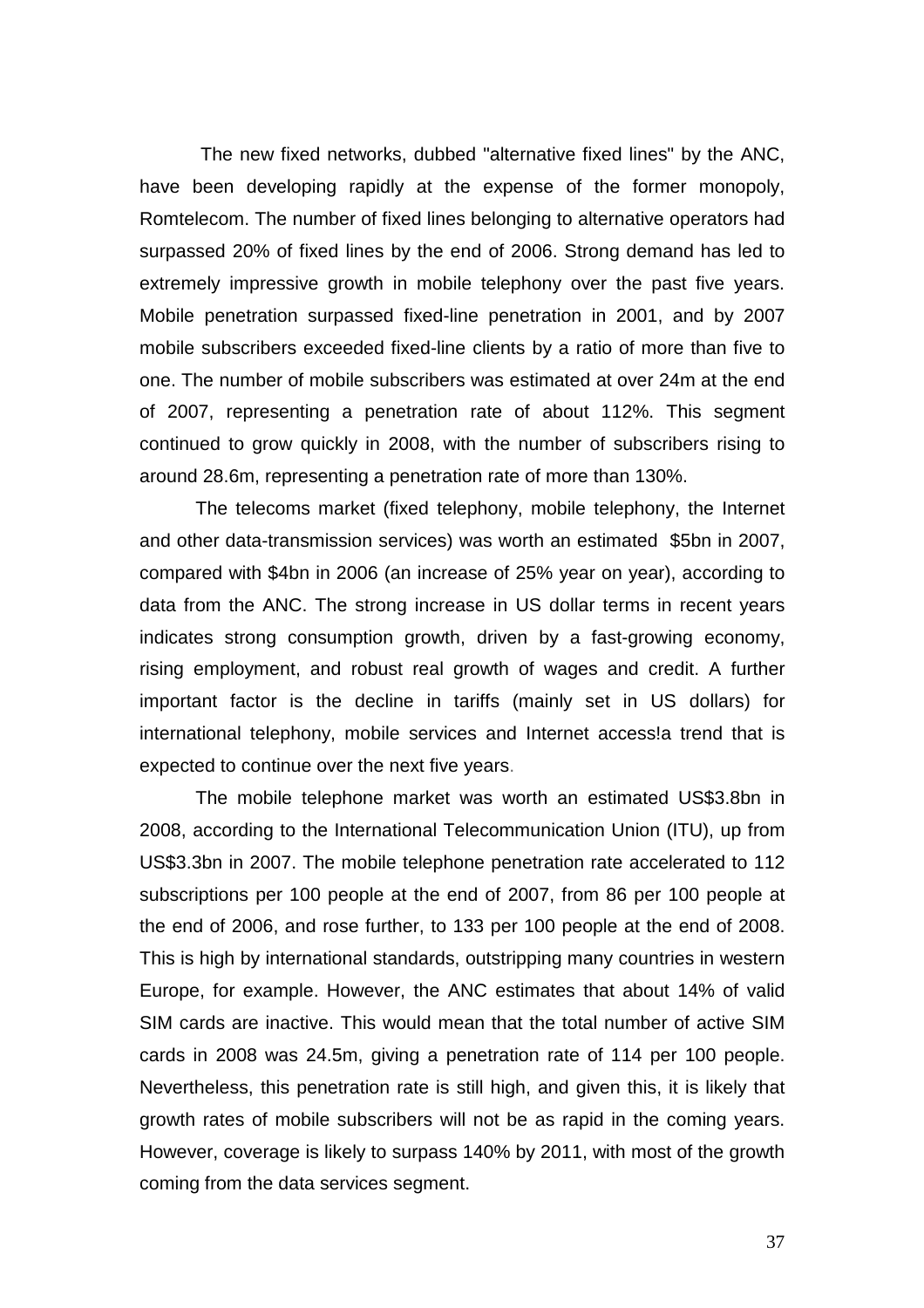**Table 13.** 



Evolution of the number of users of fixed telephone services vs. evolution of the number of users of mobile telephone services (2002-2005)

fixed telephony subscribers

mobile telephony subscribers

Source: ANRC, according to the statistical data reported by the providers of electronic communications networks and services

The fixed-line telephony market was liberalised on January 1st 2003, breaking the monopoly of the operator, Romtelecom, in which OTE (Greece) has a 54% stake.The government has postponed the planned sale of its 46% share on the Bucharest Stock Exchange (BSE) via an initial public offering (IPO) and has fixed no firm date for this. Romtelecom still controls most of the local fixed-line market, accounting for about 75% in 2007, but its share has declined from 90% in 2005 as a result of fierce competition from a number of alternative operators. By mid-2007 there were about 70 companies besides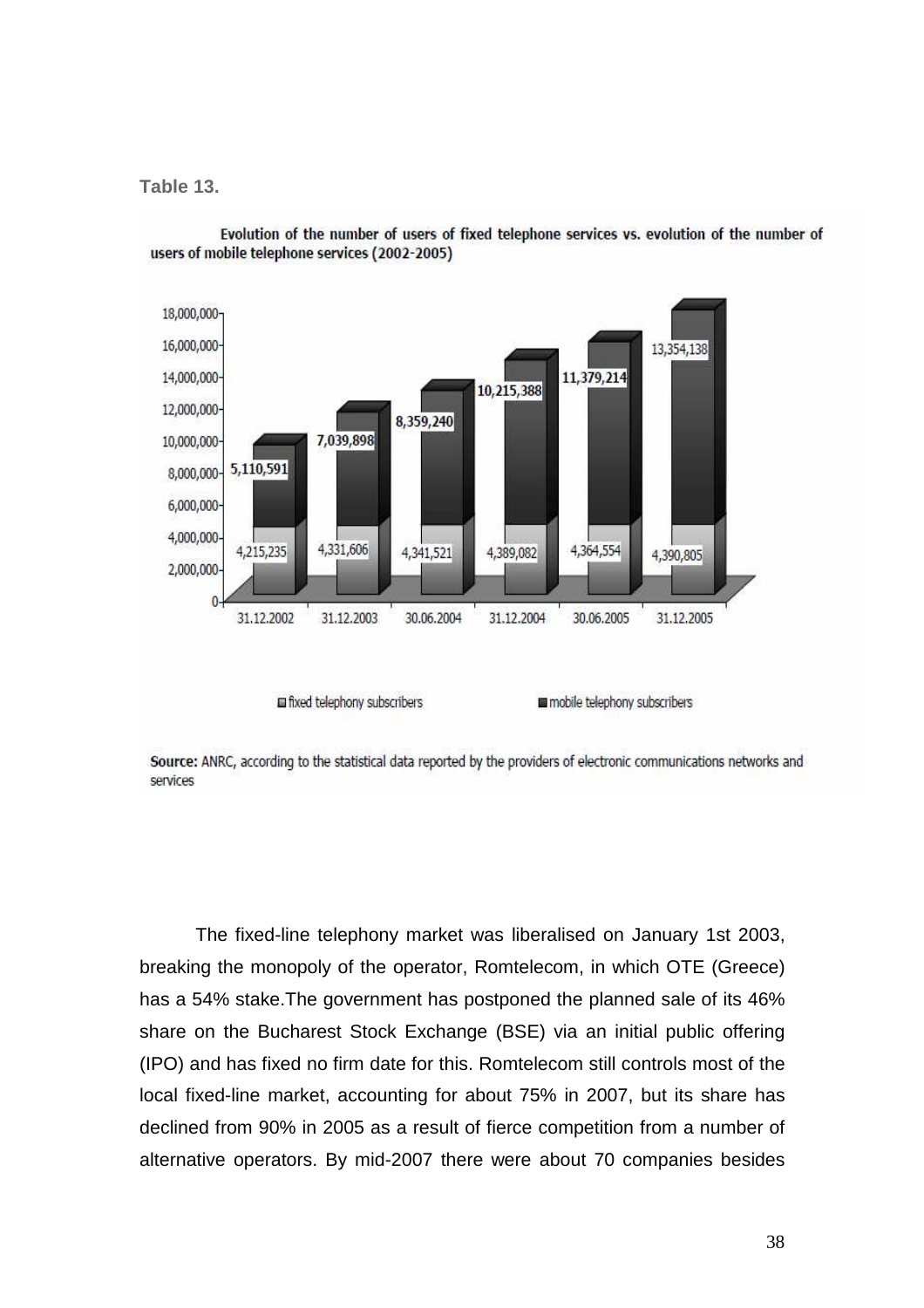Romtelecom providing fixed telephony services and accounting for 25% of the market. In the first half of 2007 only four new alternative fixed telephony service providers were registered.

Romania is potentially the second-largest telecoms market in central and eastern Europe (after Poland), and offers significant growth potential in the fixed, mobile and Internet sectors, especially now that the market has been liberalised and is becoming more competitive. Liberalisation has led to a fall in tariffs!owing to greater competition!enhanced quality and diversified services. Romtelecom has gradually extended its fibre-optic network and has initiated the deployment of new generation networks, allowing for integrated telecoms service offers, covering voice, data and virtual private network (VPN), Internet, and video services. In December 2006 OTE pledged to invest 500m US\$630m) in the Romtelecom network over the next few years to upgrade the digital and Internet protocol (IP) services. By June 2007 Romtelecom had completed the digitisation of its services.

Following the market's deregulation, those in the best position to offer fixed telephony, and thus to compete with Romtelecom, are cable television operators, Internet service providers (ISPs), mobile communications operators and large public utilities. In keeping with global trends, and now that the Romtelecom network has been completely digitised, local telecoms operators are providing an increasing number of integrated services, including data, roadband, voice over Internet protocol (VoIP) and television services.

A significant development on the market in October 2008 was the launch of telephone number portability, which should enhance competition by freeing customers to change their provider without having to change their telephone number. UTI Systems drew up the centralised database for number portability, in collaboration with Porthus (Belgium) and Microsoft Romania. According to the original plans, EU Phare funds were to finance 75% of the \$600m project, with the other 25% coming from the ANC. Number portability offers subscribers the option to keep their existing telephone number if and when they decide to switch to a different mobile or fixed-line operator. By June 2009 100,000 numbers had made use of this new system, according to the ANC.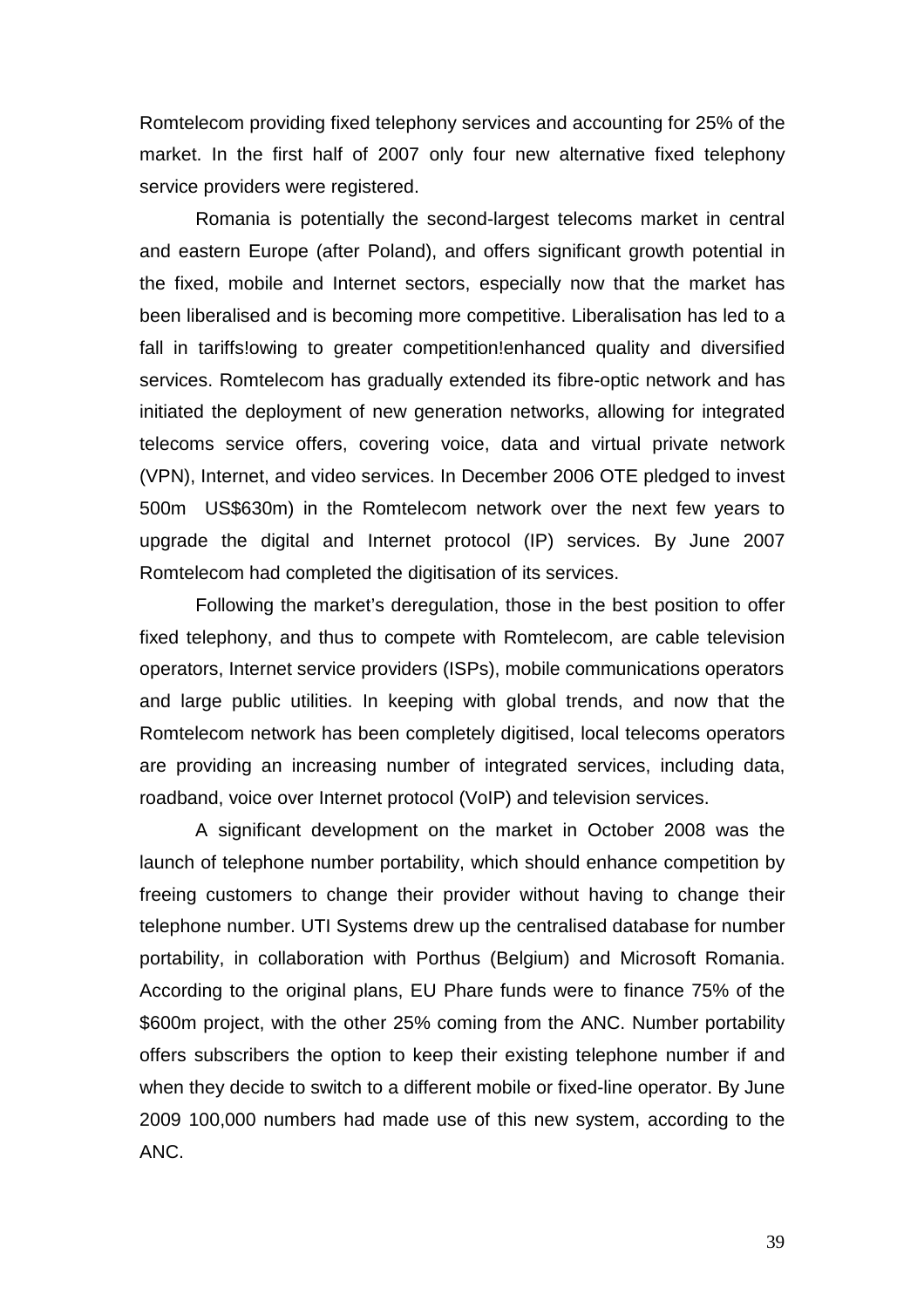When it comes to mobile services, Romania is one of the most advanced markets in the Balkan region. The most revolutionary development on this market was the launch of the code division multiple access (CDMA) digital 450-mhz network in late 2001. The market currently offers services using Global System for Mobile Communications (GSM) and CDMA technologies.

In February 2008 Nokia (Finland) opened its first mobile telephone assembly plant in Romania in the Tetarom IV industrial park, 20 km from Cluj in central Romania after investing \$60m. By September 2008 Nokia was employing 1,600 people at the plant, and the factory will employ 3,500 when it reaches full capacity. Nokia has not ruled out building a second plant in the same location several years hence, should world market demand for Nokia telephones justify the investment. Other companies supplying parts to Nokia are considering building production facilities close to the mobile telephone plant.

There are four main mobile telephony operators, which have extensive coverage within Romania and also offer roaming services in many countries. The market is encouraging a range of third-generation (3G) technologies, which allow users to access the Internet through their mobile telephones.Orange (France) and Vodafone (UK) gained 15-year 3G licences to use radio frequencies for providing 3G mobile communications in 2004. At the end of 2008 Orange was the market leader, with 10.4m customers, ahead of Vodafone, with 9.7m, representing market shares of 36% and 33%, respectively. COSMOTE, the mobile arm of OTE, experienced dynamic growth in 2007, with 2.8m customers by the end of the third quarter (increasing its market share from about 4% a year earlier to about 13%). This growth continued in 2008, when COSMOTE increased its market share to around 21%. In July 2009 COSMOTE finalised the purchase of Telemobil, which has an estimated market share of 1-2% under the Zapp brand name. However, the main advantage of the acquisition for COSMOTE does not centre solely on boosting its customer base, but rather on the fact that Zapp owns a 3G licence. This gives COSMOTE the potential to develop its mobile business significantly over the forecast period.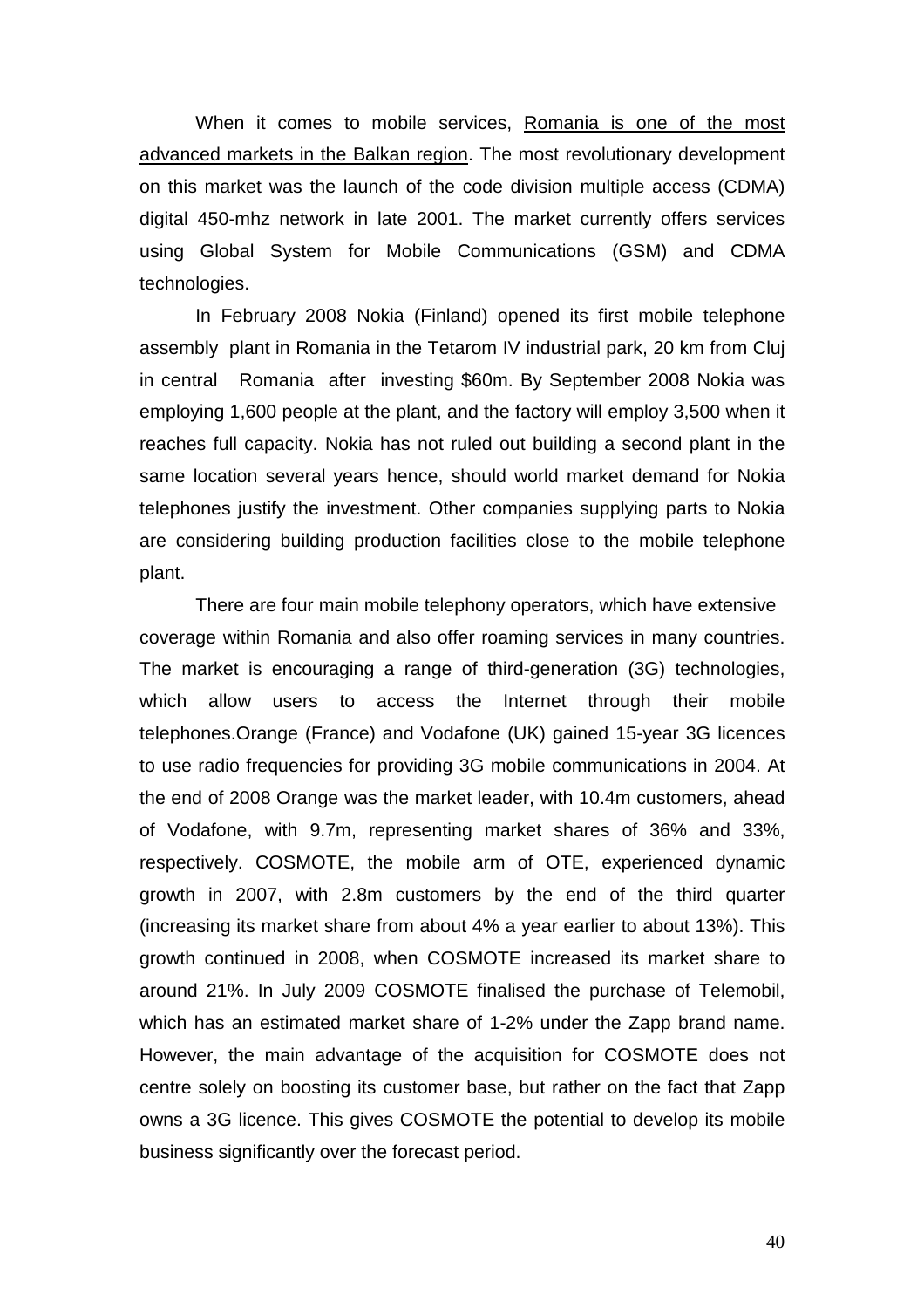The fourth mobile operator is **RCS&RDS**, which at the end of 2008 had an estimated market share of around 8-9%. RCS&RDS launched its 3G network in late 2007. As well as RCS&RDS, five other companies currently supply digital television: ZappMobile, Digital Cable System, DTH Television Group, Focus Sat Romania and Romtelecom.

The ANC further reduced interconnection tariffs for mobile operators from 2009. Reduction of these tariffs is in line with the European Commission's recommendations to promote competition in the market. However, the ANC"s decision allows for certain asymmetries, with different interconnection tariffs between different operators; these asymmetries violate the Commission"s recommendations, and prompted criticism from Orange and Vodafone.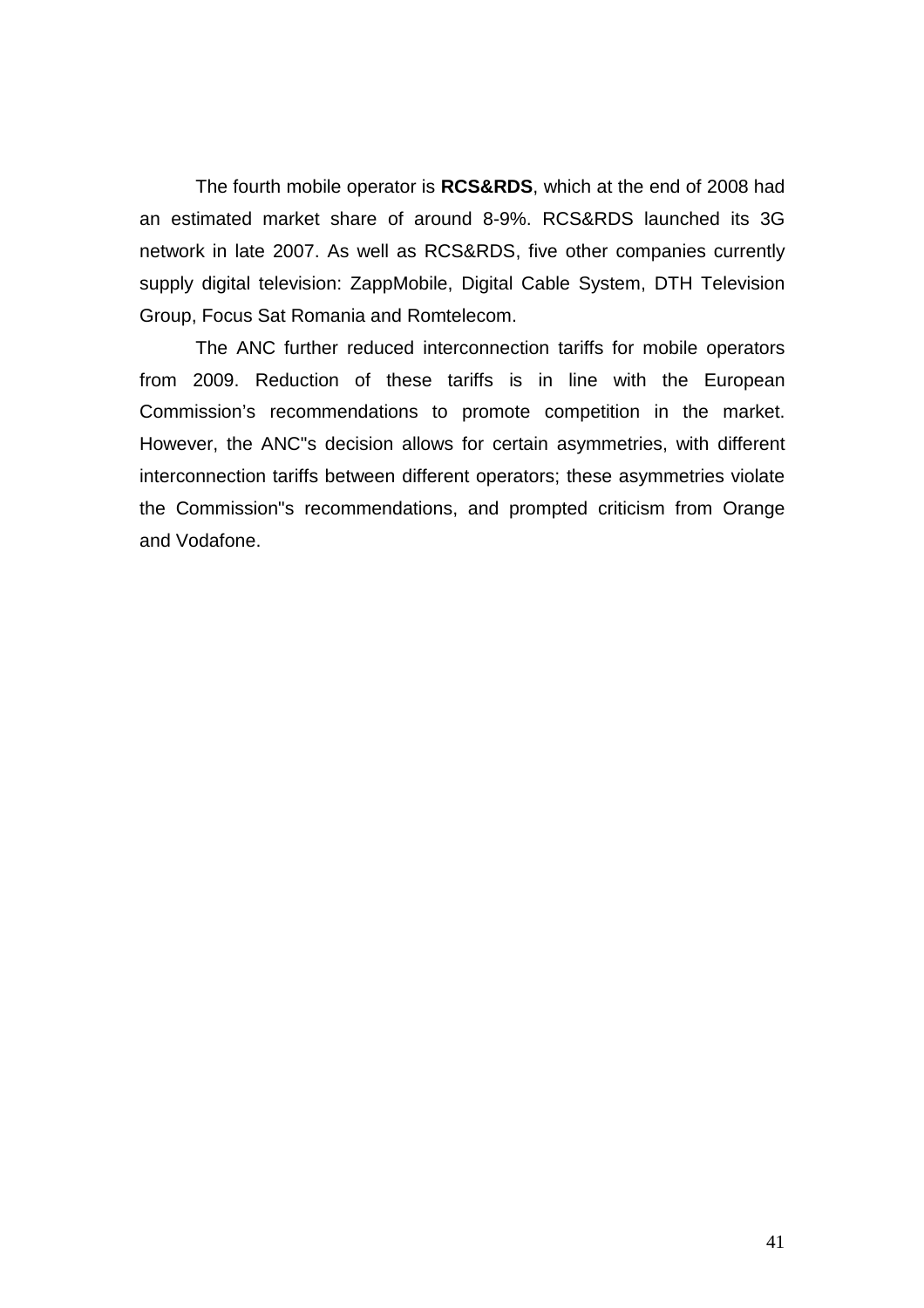# **Conclusion**

Comparing the Romanian and EU telecommunication infrastructure one could find significant differences, which are due to general economic conditions and delayed reforms. The liberalization of telecommunications seems to have had an inappropriate timing in Romania. First of all, it occurred too late, when the mobile telephony boom strongly decreased the interest for fixed line business. Also, liberalization appeared in the context of world telecommunication crisis, which strongly reduced telecom investments and made financing a difficult task. From the beginning of the transition period, Romania has engaged in a rapid opening-up process of its economy, which has resulted, among others, in attracting significant foreign direct investment (FDI). The presence of foreign firms has grown significantly, which is a sign of increasing economic integration.

Romania is the second-largest telecoms market in central and eastern Europe (after Poland), and offers significant growth potential in the fixed, mobile and Internet sectors, especially now that the market has been liberalised and is becoming more competitive. For Romania, now is the most challenging phase as the lack of market regulating mechanisms, or, maybe, the existence of still imperfect mechanisms is still troubling her. The matter is if Romania will continue the competitive role in Europe and if a crisis can harm what was succeeded in the last decade. Also how promising is Romania, considering the fact that in less of a decade managed to become second in that field. These are questions open to Romania to answer in the future.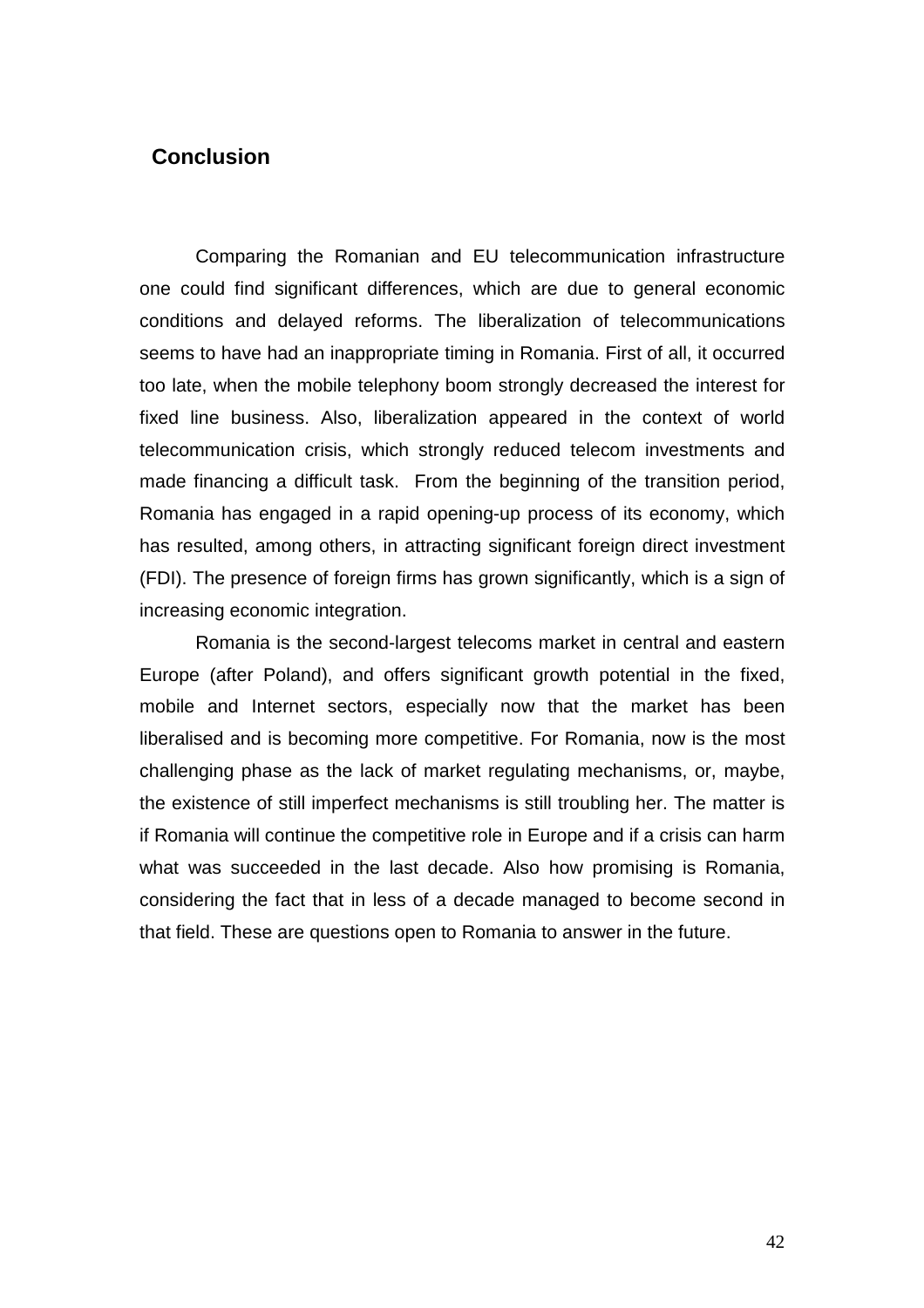# **References**

(1) CIA – The World Fact book (Romania), 23 April 2009

(2) David TURNOCK,(2009)Romania's Revolution in Telecommunications and Information Technology: A Geographical Approach, Mirela Mariana NAE , University of Leicester

(3) Demetrius S. Iatridis, June G. Hopps, "Privatization in Central and Eastern Europe", Greenwood Publishing group, 1998

(4) Dimitri G. Demekas, Mohsin S. Khan, "The Romanian economic reform program", International Monetary Fund, 1991.

(5) Greek Ministry of Foreign Affairs: http://www.mfa.gr

(6) Greek Embassy Bucharest, Office of Economic Affairs: http://www.ypex.gov.gr/www.mfa.gr/AuthoritiesAbroad/Europe/Romania/E mbassyBucarest/en-US

(7) IMF: http://www.imf.org/external/index.htm

(8) International trade statistics 2009- WTO(world trade organisation) http://www.wto.org/english/res\_e/statis\_e/its2009\_e/its09\_toc\_e.htm

(9) Laszlo A. Pooka; Zsuzsanna Szabob (2010) Journal of East-West Business, Information and Telecommunications Technology Infrastructures in Romania School of Business, Metropolitan State College of Denver, Denver, CO, USA University, Romania

(10) Marianne Fay, Donato De Rosa, Cataline Pauna (2008). "Product Market Regulation in Romania: A comparison with OECD countries", Romanian Journal of Economic Forecasting.

(11) National Bank of Romania -Statistical Survey on Foreign Direct Investment (FDI) in Romania 2007

(12) Report of Ancom for the years 2003-2009: National Authority for Administration & Regulation in Communication in Romania.

(13) Romanian Agency for Foreign Investment- http://www.arisinvest.ro/